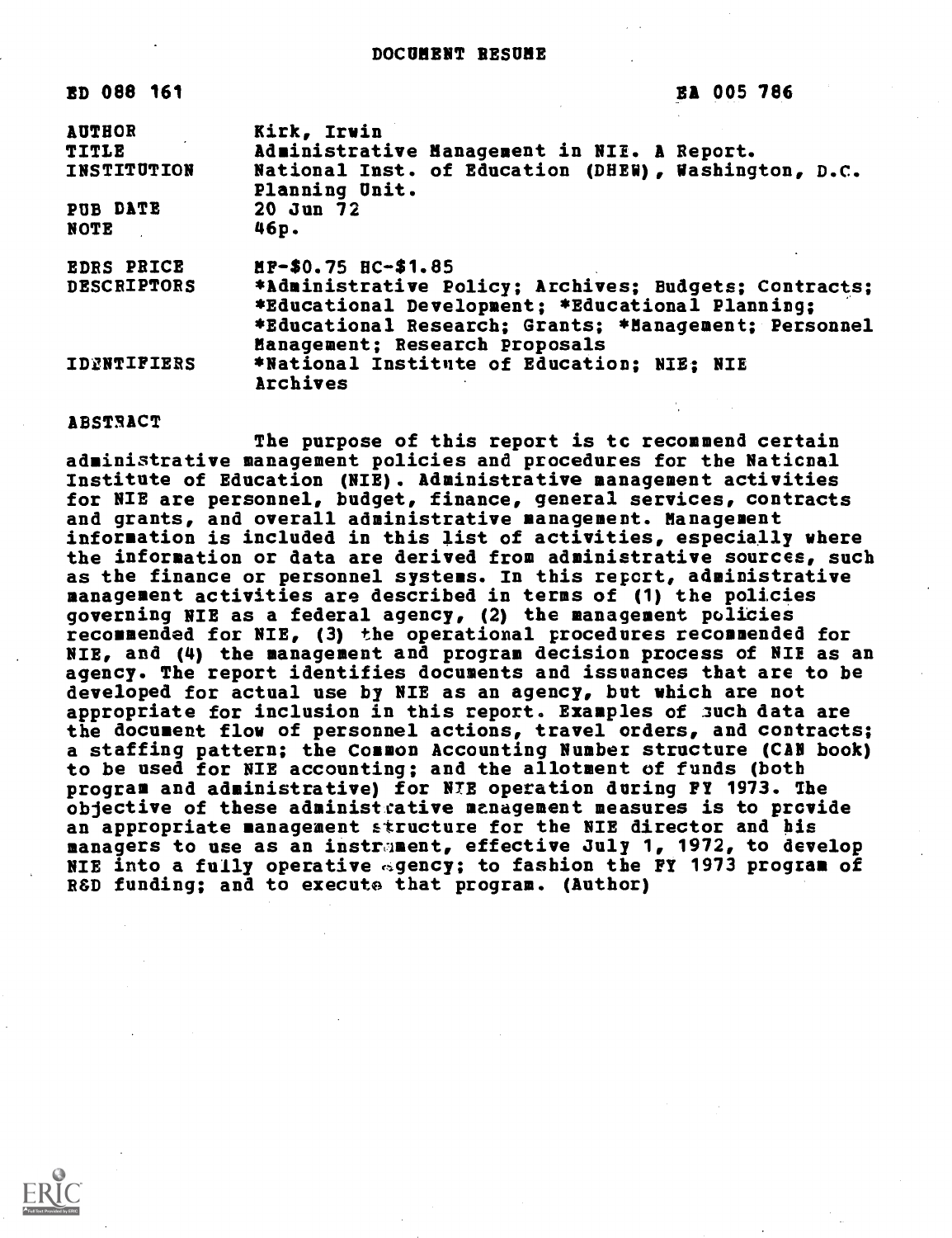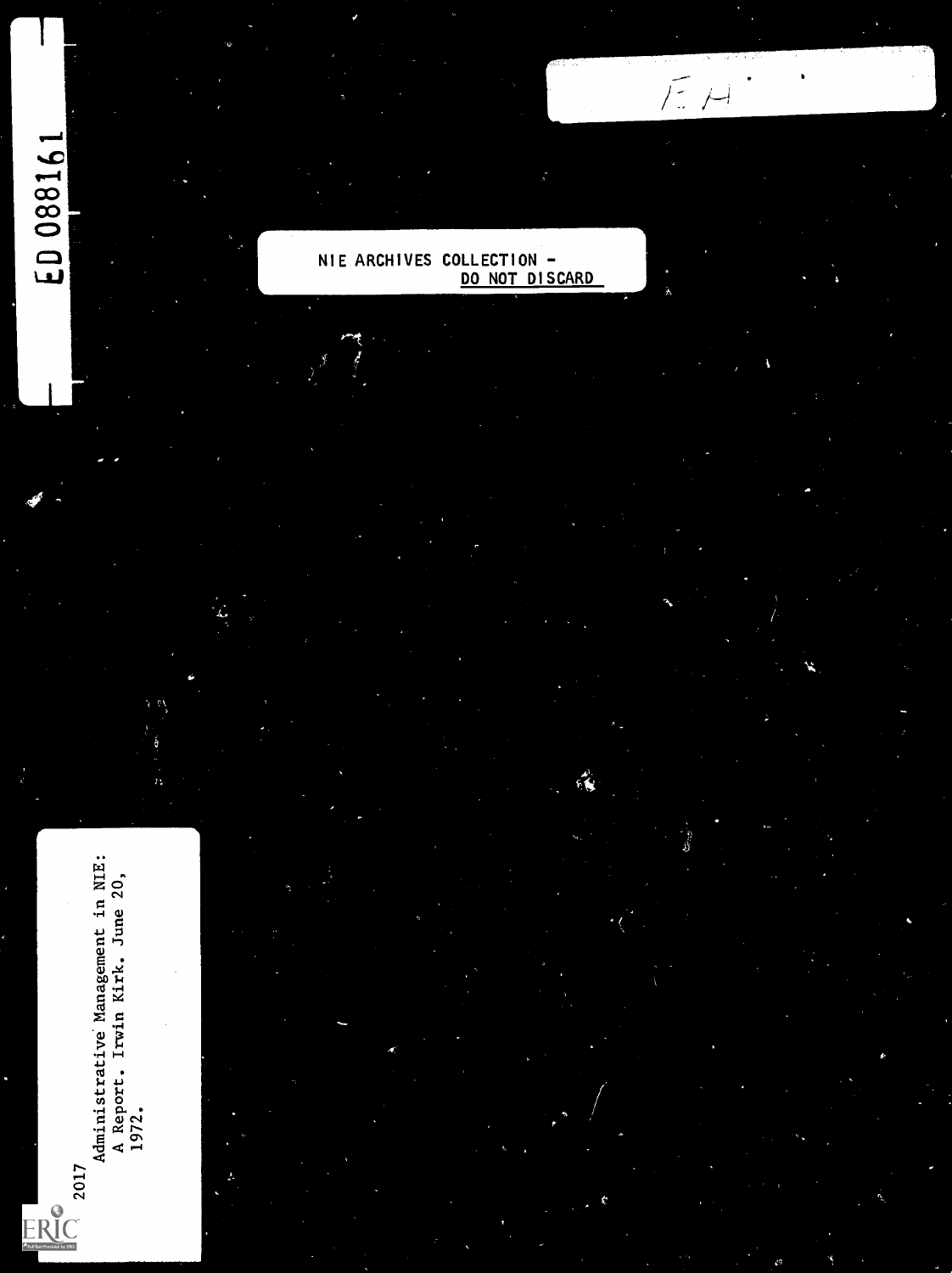0881 ្អ

 $\overline{ }$ 

ŀ

U.S. DEPARTMENT OF MEALTH,<br>
EDUCATION A WELFARE<br>
RATIONAL INSTITUTE OF<br>
EDUCATION<br>
EDUCATION BEEN REPRO<br>
DUCED EXACTLY AS RECEIVED FROM<br>
ATING IT POINTS OF VIEW OR OPINIONS<br>
ATING IT POINTS OF VIEW OR OPINIONS<br>
STATED DO N

 $2017$ 

Îŋ.

# ADMINISTRATIVE MANAGEMENT IN NIE

 $1$  RW  $N$  KIRK

A Report of the Planning Unit for the National Institute of Education

June 20, 1972

f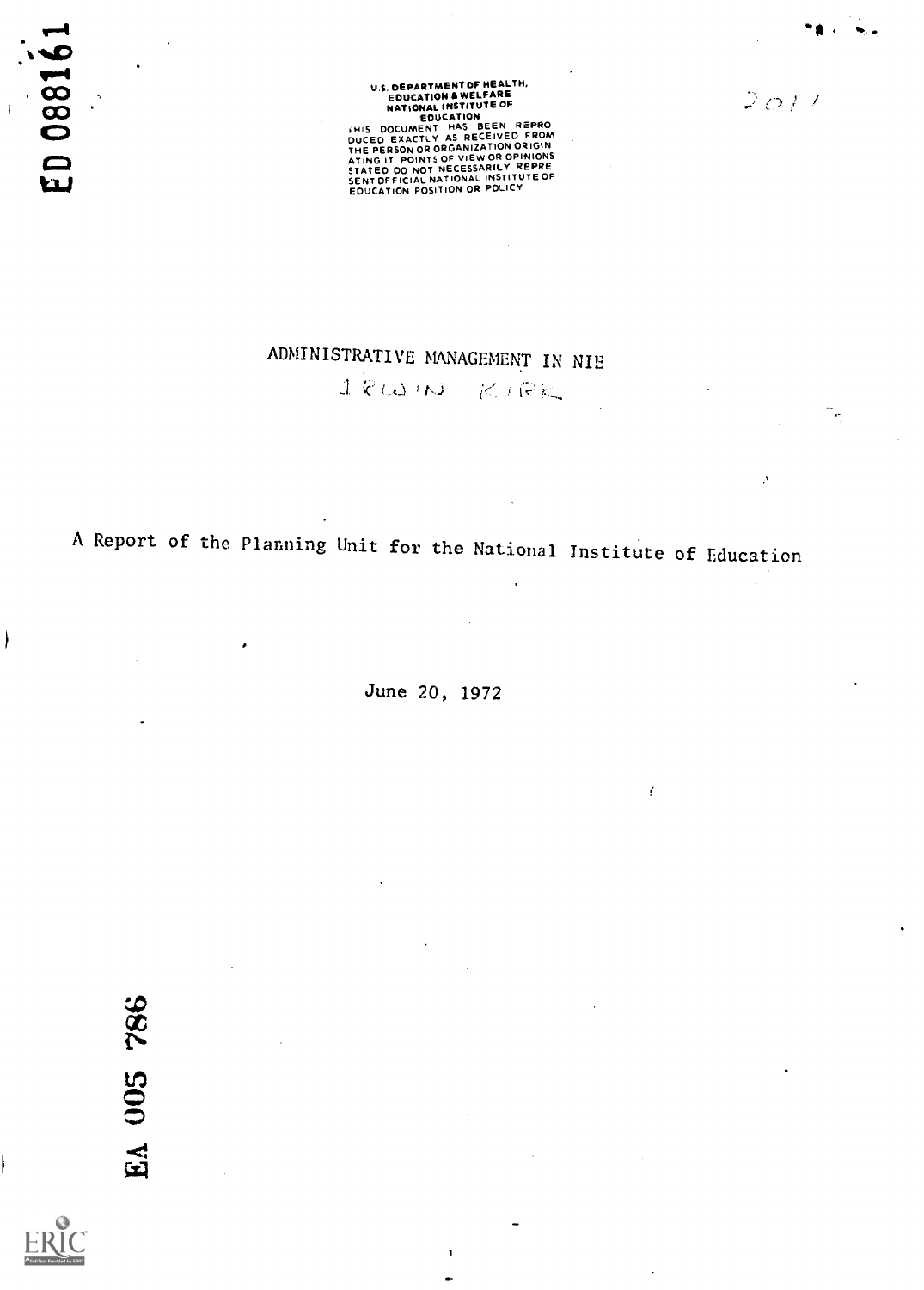# Table of Contents

|                                                                 | Page |
|-----------------------------------------------------------------|------|
| INTRODUCTION                                                    | 1    |
| FINANCIAL MANAGEMENT                                            | 5    |
| Budget Presentation and Execution -----------------------       | 5    |
| Fund Allotment                                                  | 7    |
| Program and Administrative Fund Control -----------------       | 9    |
| Fund Control--Organizational Level ----------------------       | 11   |
| NIH Grant Management and Letter of Credit Payment System -      | 12   |
| FY 1973 Financial Operations ----------------------------       | 13   |
|                                                                 | 15   |
| Personnel Capabilities and Expertise Desired for NIE ----       | 16   |
|                                                                 | 17   |
|                                                                 | 18   |
| NIE Personnel Function Activity --------------------------      | 18   |
| Manpower Planning in NIE ---------------------------------      | 19   |
|                                                                 |      |
| Integrated Payroll and Personnel System ------------------      | 20   |
| CONTRACTS AND GRANTS MANAGEMENT ------------------------------- | 21   |
| Distinction Between Contract and Grant -------------------      | 21   |
| Role of Contract Officer and Project Officer -------------      | 24   |
| NIE Contract Operations ----------------------------------      | 24   |
| Recommendations for NIE ----------------------------------      | 28   |
| Grant Management in NIE ----------------------------------      | 29   |
| NIE Program and Business Policy Issuances ----------------      | 31   |
| Management Information in Contracts and Grants -----------      | 33   |
|                                                                 | 36   |
| APPENDIX A - Problem Areas in Contracts and Grants -----------  | 38   |
| APPENDIX B - Distinguishing Features of Contracts and Grants -- | 43   |

 $\sim$   $\sim$ 

 $\frac{1}{2}$ 



 $\ddot{\phantom{a}}$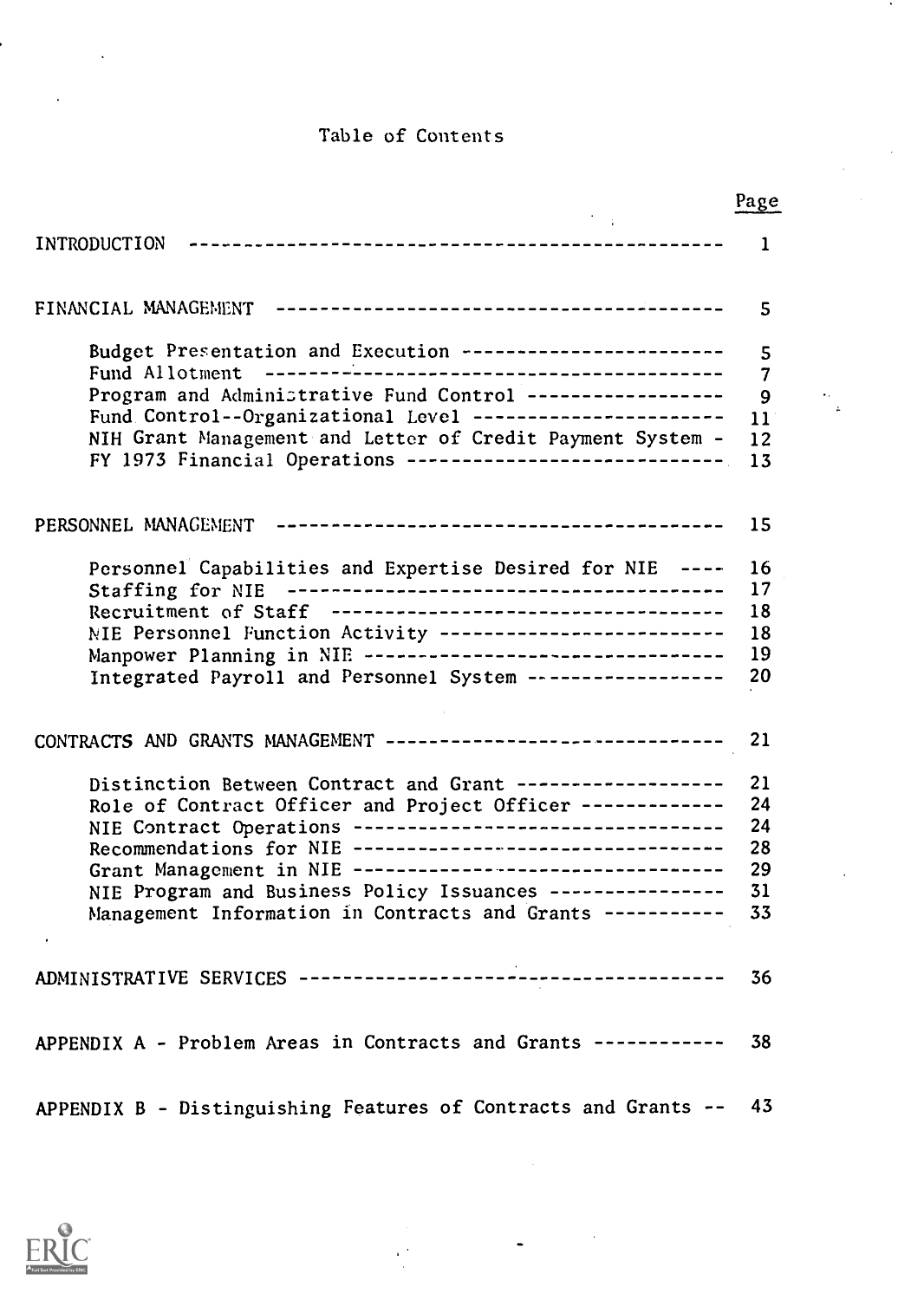#### ADMINISTRATIVE MANAGEMENT IN NIE

### Introduction

The purpose of this report is to recommend certain administrative management policies and procedures for NIE. The policies and procedures to conduct the administrative and business management of the new agency are established to undergird the programs to be conducted by NIE. To appropriately describe the administrative operations of NIE it will be necessary to consider also the techniques to be used for management of NIE R&D programs. Thus, reference should be made to other NIE Planning Unit reports pertaining to a proposed agenda for R&D, to organization and management, and to program management procedures.

Administrative management activities for NIE are: personnel, budget, finance, general services, contracts and grants, ani overall administrative management. Management information is included in this list of activities, especially where the information or data is derived from administrative sources, such as the finance or personnel systems. In this report, administrative management activities are described in terms of (1) the policies governing NIE as a Federal agency, (2) the management policies recommended for NIE, (3) the operational procedures recommended for NIE, and (4) the management and program decision process of NIE as an agency. This report will identify documents and issuances which are to be developed for actual use by NIE as an agency, but which are not appropriate for inclusion in this report. Examples of these are: the document flow of

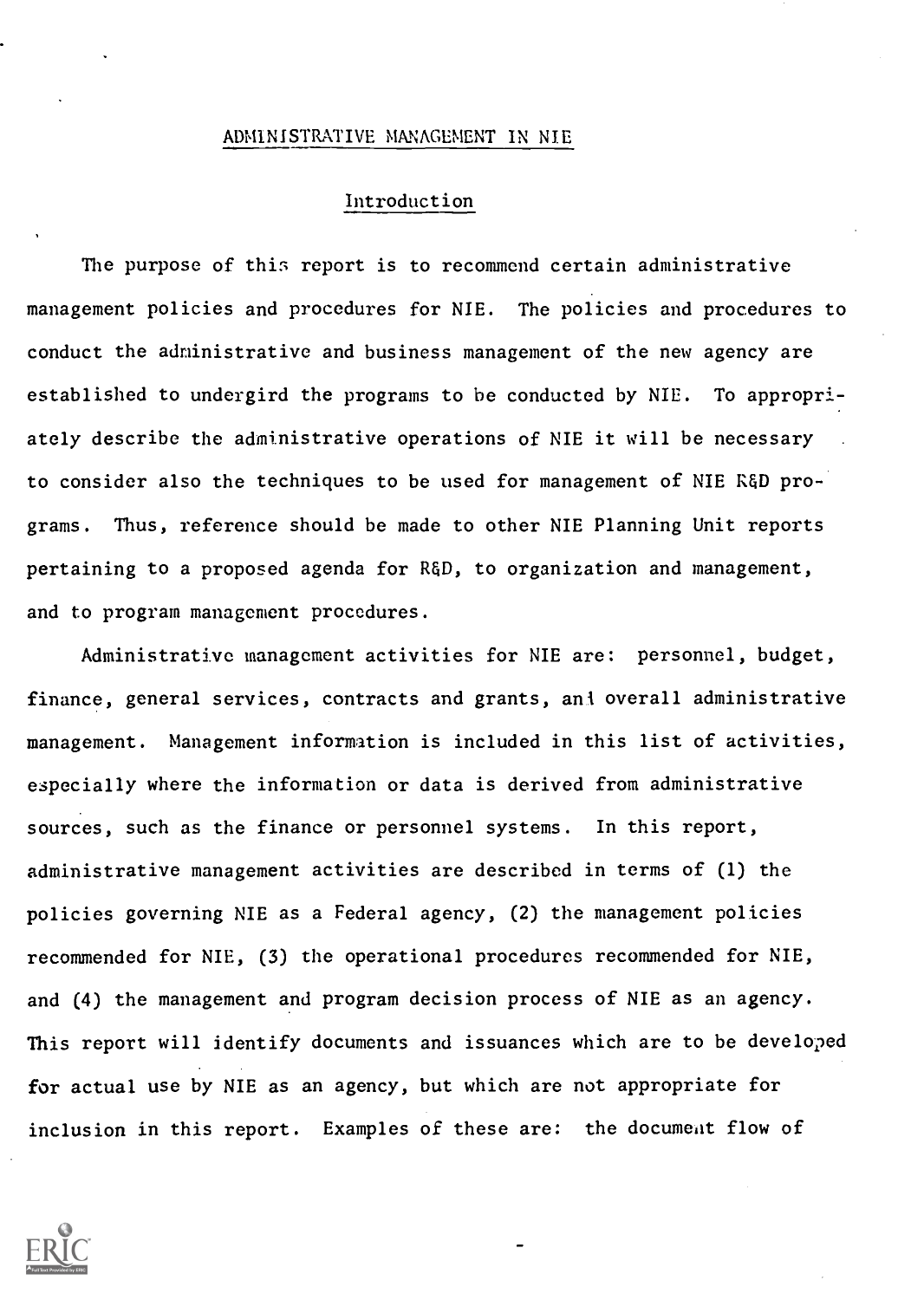personnel actions, of travel orders, and of contracts; a staffing pattern; the Common Accounting Number structure (CAN book) to be used for NIE accounting; and the allotment of funds (both program and administrative) for NIE operation during FY 1973. Many of the materials are being prepared by the Planning Unit. Others may require' decision on selection of alternatives by the actual NIE decision-makers. In the latter event, the Planning Unit is identifying the situation or problem and suggesting possible options. Recommendations are made in most areas.

The objective of these administrative management measures is to provide an appropriate management structure for the NIE Director and his managers to use as an instrument, effective July 1, 1972, to develop NIE into a fully operative agency; to fashion the FY 1973 program of R&D funding; and to execute that program.

#### Relations with the Department of HEW

Federal research and development is not new to the Department of Health, Education, and Welfare with its National Institutes of Health and Health Services and Mental Health Administration. Many of the administrative policies and procedures which have been issued by PHEW will be applicable to NIE. In determining the administrative management of NIE, consideration must be given as to the costs and benefits to NIE to utilize these services. Criteria applicable to this determination would be as follows: the extent to which NIE needs to establish a self-contained cr independent capacity for a particular administrative service; the relative cost to NIE of allocating budgeted positions to a particular activity as contrasted with procuring these services and allocating those positions to other activities

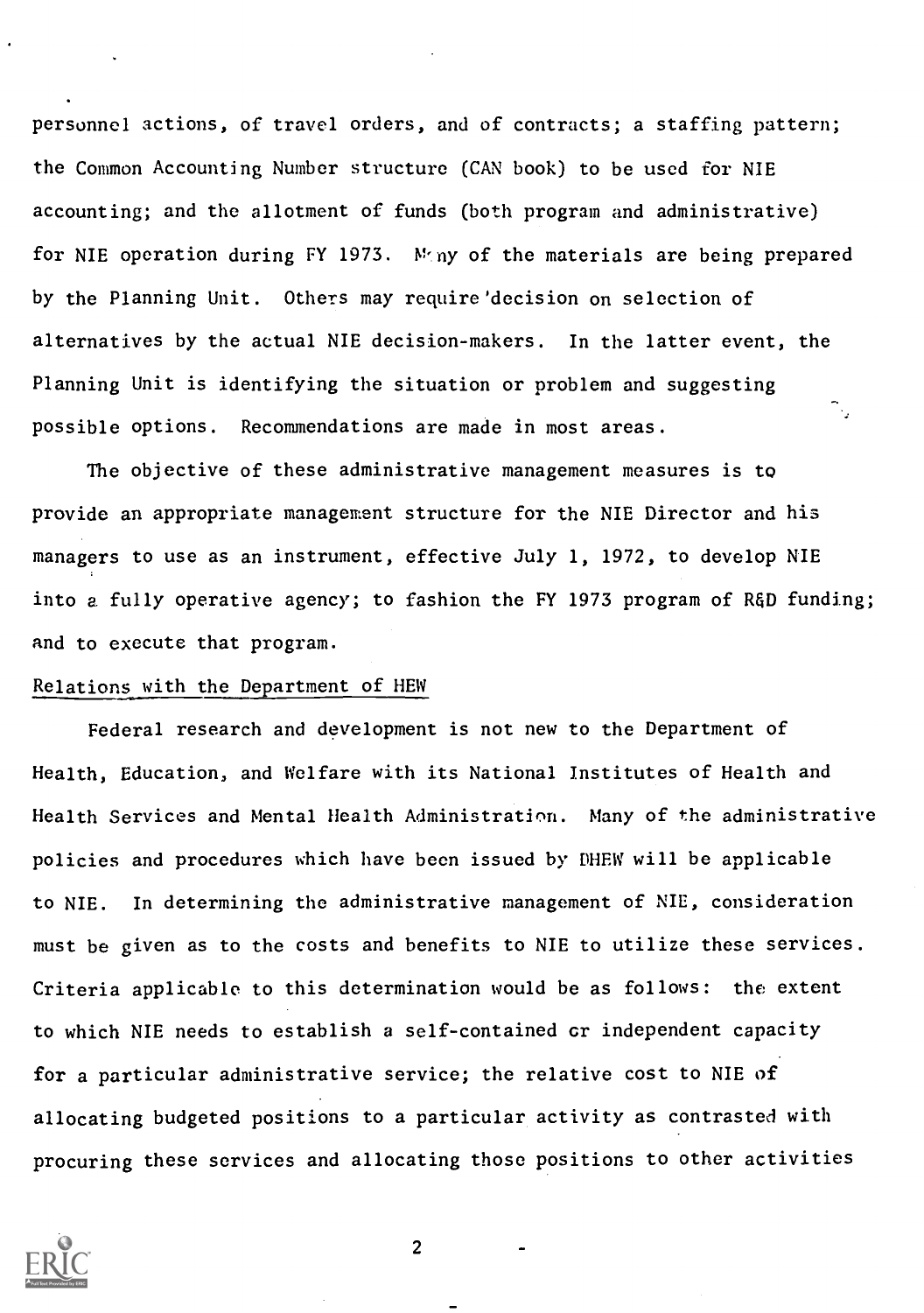within NIE; the time and effort which would be required in order to develop for NIE a system as contrasted with the ability of NIE to participate in an existing system; and the short term needs of NIE to have an immediate capacity.

#### Centralization vs. Decentralization of NIE Administrative Staff

In a centralized arrangement all administrative personnel are in a single administrative organization, generally reporting to the Office of the Director. In the proposed interim organization for NIE, the Bureau of Administration would constitute a centralized organization. This has the advantage of making it easier to apply the generally large number of policies and procedures consistently and therefore to avoid the situation in which grantees, contractors, and prospective employees receive different guidance from different parts of the organization. Another advantage is that recruitment of good quality staff is aided. Centralization enhances the prestige of administrative personnel, permits higher salaries to be paid because of broader responsibility, and opens career advancement paths within administration. A potential disadvantage of this arrangement is the tendency for separate administrative staffs to become rigid in the application of administrative regulations and relatively unresponsive to the needs of the R&D program staff.

In a decentralized arrangement, administrative personnel are distributed among the organizations' subdivisions, reporting to each subdivision director. The advantage of this arrangement is the greater responsiveness to the needs of the program staff that should result from closer association.

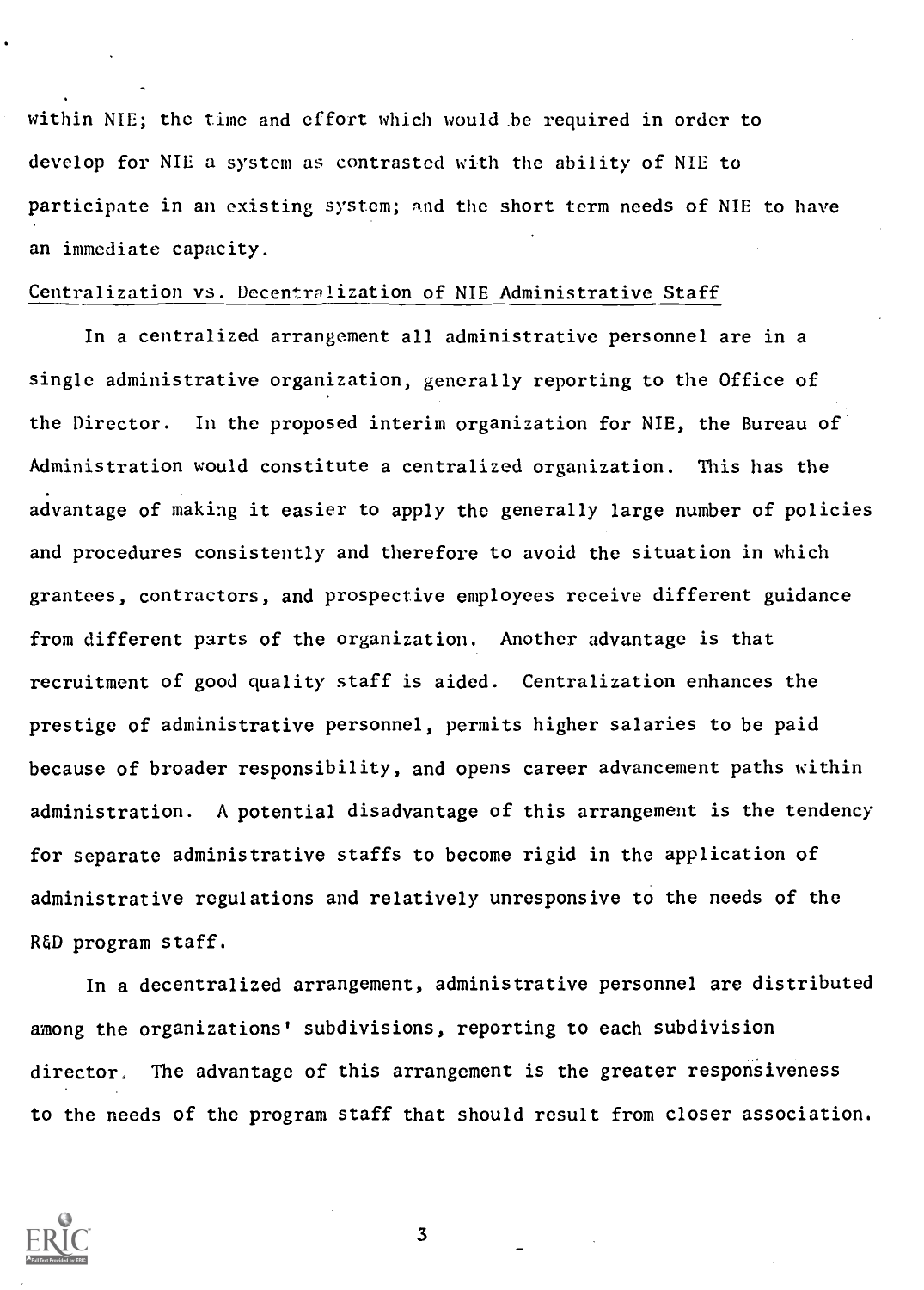Its principal disadvantage is the administrative inconsistencies among subdivisions that may occur to the confusion of those who deal with more than one organization.

A centralized approach is utilized for the interim NIE organization particularly because of the need for establishing and applying internally consistent policies and procedures in a new agency. In addition, the relatively small number of staff positions for NIE would be more effectively used on a centralized basis. It is to be noted, however, that the staffing pattern to be proposed would include an administrative officer within each of the major bureaus to act as a focal point for all administrative services within the bureau.

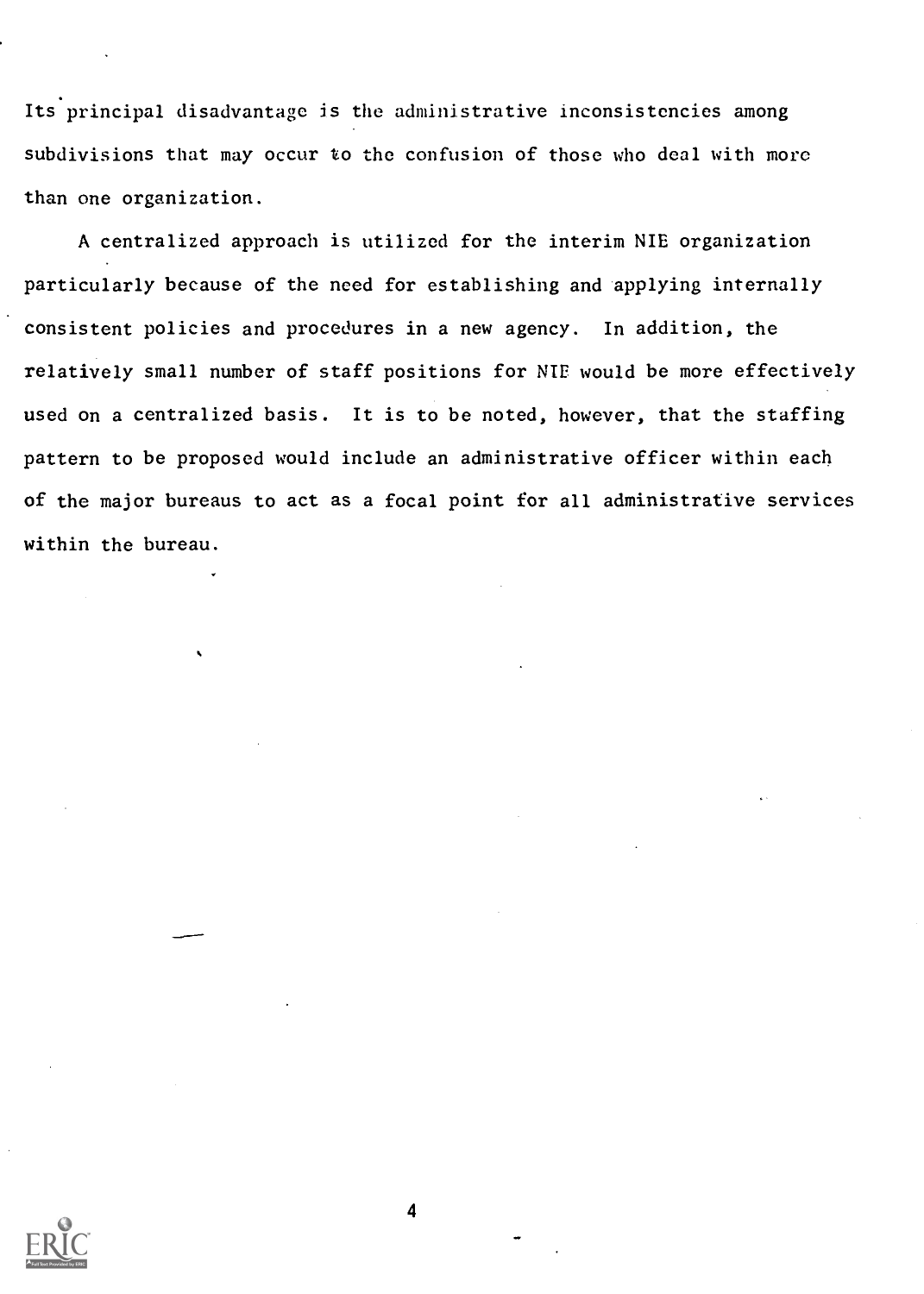#### Financial Management

Financial mangement within NIE includes both finance and budget presentations and execution functions. Both these functions require close coordination with the policies and procedures of the Office of Management and Budget, the Comptroller General, and DHEW.

÷.,

#### Budget Presentation and Execution

The Office of Policy, Planning, and Evaluation will prepare the multi-year and the initial development of the current year annual budget presentation. Preparation of the budgetary presentation to the Office of Management and Budget and the Congressional justification will be a combined activity of this office and the Bureau of Administration. With the enactment of the annual appropriation, the budgetary execution function will be implemented by the Bureau of Administration. Proper and effective budgetary execution of the appropriation will require close coordination with the finance and accounting system for NIE. Expenditure control within departmental ceilings is also a component of this activity.

DHEW has established an "umbrella" accounting system concept whereby the various accounting systems of the constituent agencies of HEW must provide for certain established accounting principles and standards, basic coding structures, relationships of the accounting system to organization, and program and budget structures. The intention is to make all financial accounting systems of the Department compatible. At the present time, DHEW is involved in securing approval of the various accounting systems of HEW by the Comptroller General and OMB. It is expected that this process will continue through calendar 1973.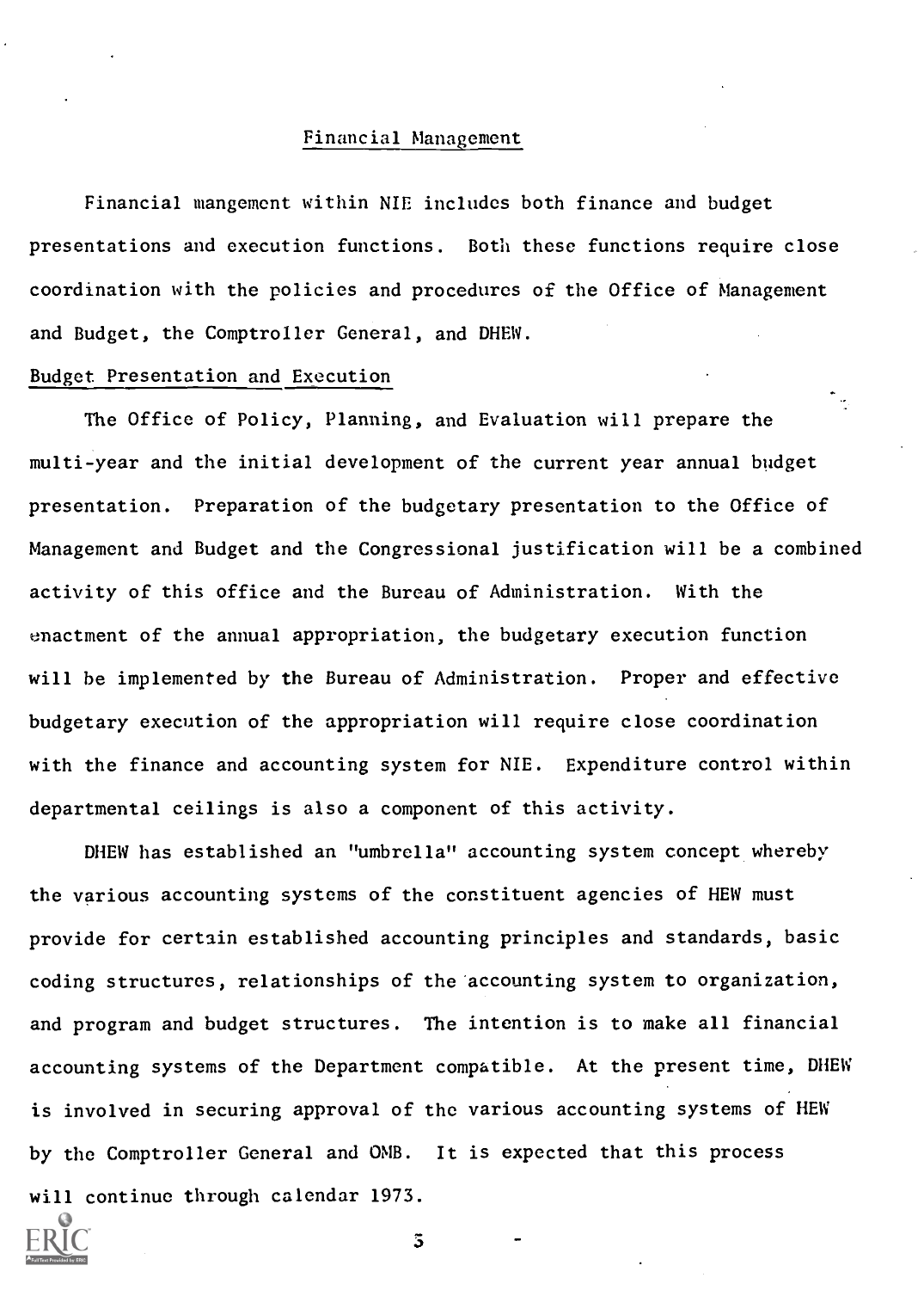NIE must have a capacity on its effective date for an operational financial management system, encompassing accounting, fund control, and reporting. Generally speaking, this system must have a capacity to record commitments of funds, to record the obligation of funds, to make payments for all contracts and grants and direct activities of NIE, to record these payments, to produce reports for the Office of Management and Budget, Treasury, and DIIEW, and to provide appropriate linkages with the other DIIEW financial systems. These other DHEW financial systems are the NIH Grant Management Fund for purposes of making grant payments primarily to institutions of higher education, the HEW letter of credit system for making payments to State agencies, the Office of Education direct payments to contractors and other grantees. These payment systems are in the process of making changes, such as a single letter of credit for all HEW grantees in a particular state and in a particular university.

The Office of Education Financial Management Information System (OEFMIS) is designed to satisfy the DHEW and other Federal requirements. OEFMIS is a total system and is designed to be both integrated and comprehensive. It employs the use of electronic data processing equipment to convert large quantities of data into useful, timely information to meet statutory requirements and management needs. The automated accounting and financial control system provides compliance with the DHEW accounting requirements.

A. DIIEW Master File

B. Document and Transaction Files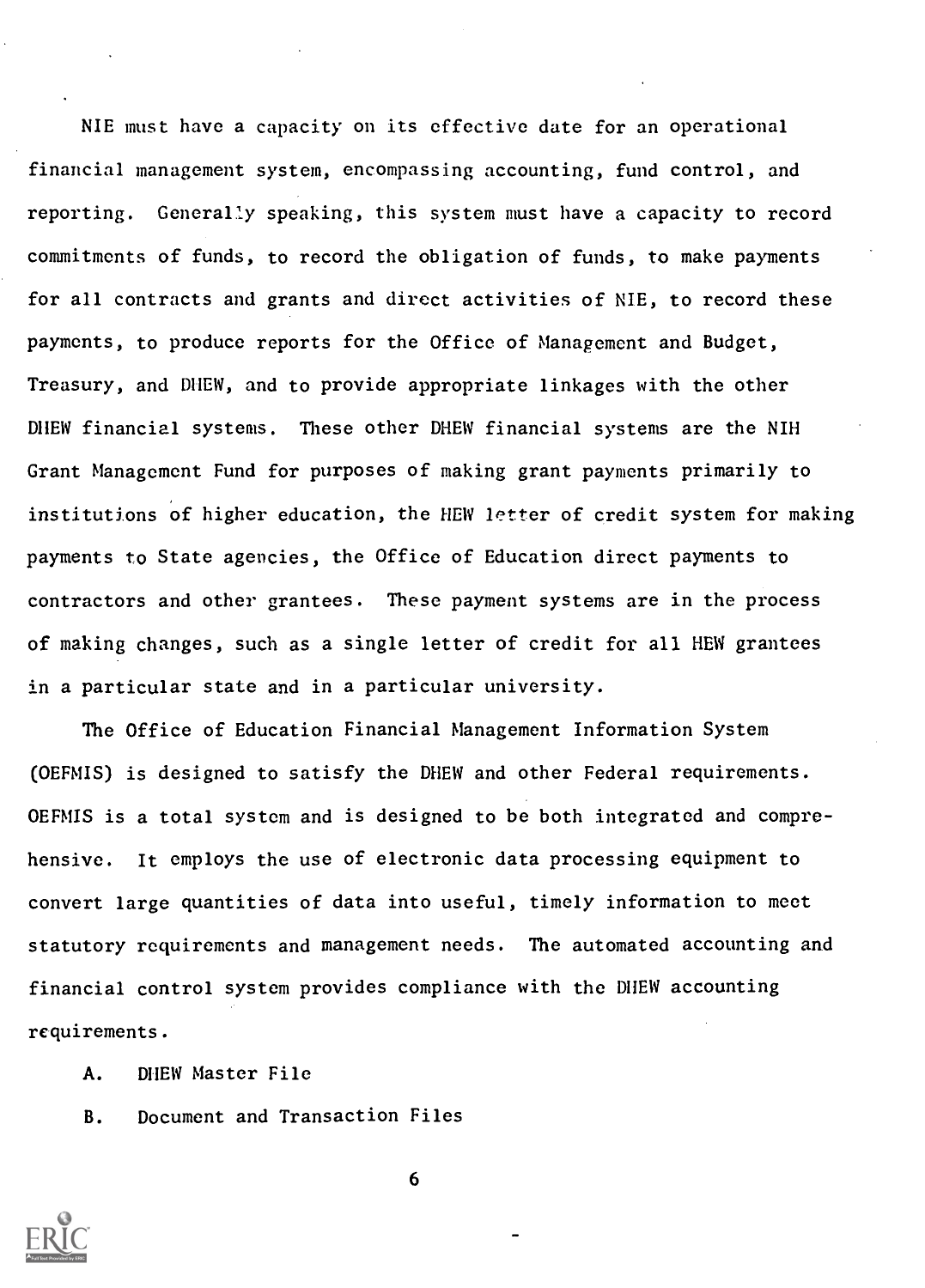C. Accounting and financial controls by appropriation, apportionment, allotment, limitation, commitment, obligation, accrued expenditure, disbursement, preclosing adjustment entries, closing adjustment entries, and fiscal control of annual, multi-year, and expired appropriations.

The system can also provide on a current basis:

- A. The general ledger
- B. The subsidiary ledgers
- C. Daily accounting information requirements
- D. Data to satisfy Congressional and management inquiries for varying types of reports and for specified internal and external forms and reports.

It is recommended that NIE utilize the OEFMIS to discharge its responsibilities for financial management in the areas of accounting, fund control, reporting, and linkages to the DHEW system. This recommendation is made because the system would provide for NIE requirements; it is an operational system that can satisfy NIE needs as of July 1, 1972; and it has been used for educational R&D work.

#### Fund Allotment

A stated amount of funds is allotted to the principal officer (allottee) responsible for the administration of a program. Financial operating plans are articulated by the issuance of limitations within the allotment structure. These limitations provide authority to the staff personnel who are under the supervision of the allottee to administer an administrative or a program function. Typically, the allottee is at the bureau level and the limitations are issued to the division level. One task within NIE will be to establish the level to which allotments and

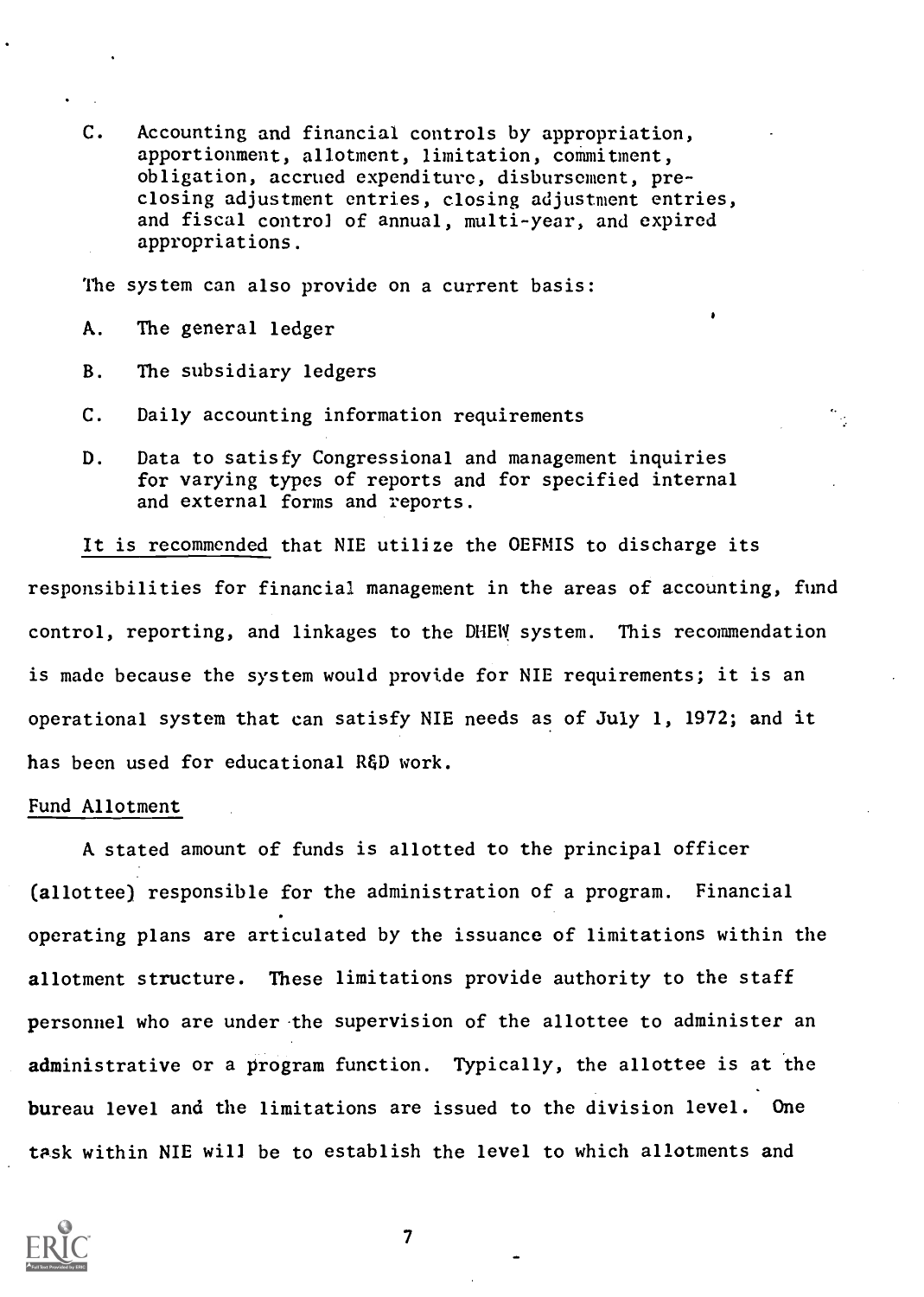limitations will be made. In large part, this decision should be made on the basis of the management style to be used within the agency. The incurring of obligations in excess of a limitation amount is not considered to be a violation of the Anti-Deficiency Statute. The administrator of the limitation is subject, however, to censure if his obligation actions exceed the limitation since this over-obligation may cause the allottee to exceed his authority as set forth in the original allotment. The allottee is held responsible under the Anti-Deficiency Statute.

The limitation structure encompasses administrative and program limitations.

- 1. Administrative limitations reflect the operating plans for salaries and expenses, the administrative funds of the agency. These limitations are further delineated to recognize the fact that certain administrative costs such as overtime and travel are controllable by the administrator. There are other administrative costs such as utilities and directed costs over which the program administrator has no control. This differentiation recognizes that administrators should not be held responsible for costs over which they have no control. Therefore, administrative limitations are designated as those which are centrally controlled.
- 2. Program limitations are issued to each program office. The obligations and expenditures related to program limitations are further identified by budget activities or program activities. The development of a program limitations structure is therefore contingent upon the development of the FY. 1973 program budget for NIE.

A code structure identified as the Common Accounting Number (CAN), is used by all subsystems throughout the Department of Health, Education, and Welfare. This CAN is a 7-digit code which substitutes for several specific, constant data elements required for an input, transaction. Three major elements are included in the CAN structure; the organization accounting

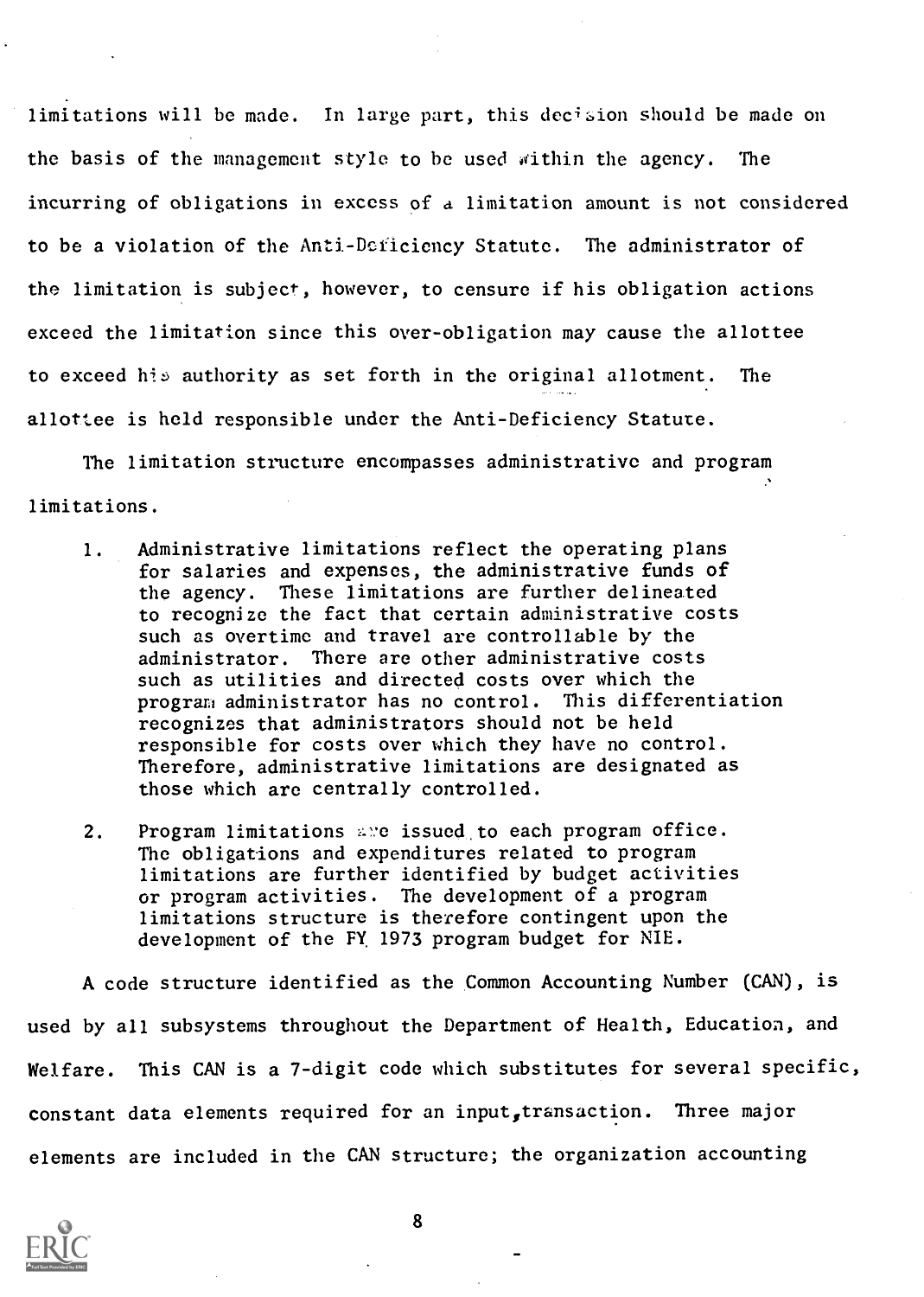control points and the appropriation. The accounting control point field will be used to identify NIE. The accounting control point for NIE will be "50". A task necessary for the establishment of NIE's financial management system, therefore, is a CAN structure based upon the organization and programs to be assigned within this organization structure for NIE. This system, however, is adaptable and additional CAN numbers may be assigned as necessary during the fiscal year.

Upon the establishment of NIE it will be necessary to take the following steps in order to provide a suitable financial base for operation of NIE:

- $1.$  Establish a program budget including activities and subactivities within that program budget.
- 2. Make allotments of funds (program and administrative) from the FY 1973 appropriation within the Institute. It is, of course, possible that as a result of Congressional action on the FY 1973 appropriation, the Director may be required to make certain adaptations from the proposed budget request. The authorization in the enabling legislation for NIE of "no-year funding" will assist NIE i. the development of a coherent R&D program without the usual stress to obligate funds at year end. This authorization would apply absent a contrary expression in the annual appropriation acts to the effect that funds be obligated in the year in which appropriated.

#### Program and Administrative Fund Control

The desired objective is for each bureau director to have total responsibility for all of his resources, both personnel and funds. Thus, the bureau director would be authorized to make choices as to the allocation of funds for promotion of employees, for hiring of employees, for travel, for contracted studies, and for program projects to be funded. This allocation decision would, of course, be subject to the overall plans and objectives of the bureau director in order to achieve the program goals  $\bigcap$ ed by the director of NIE.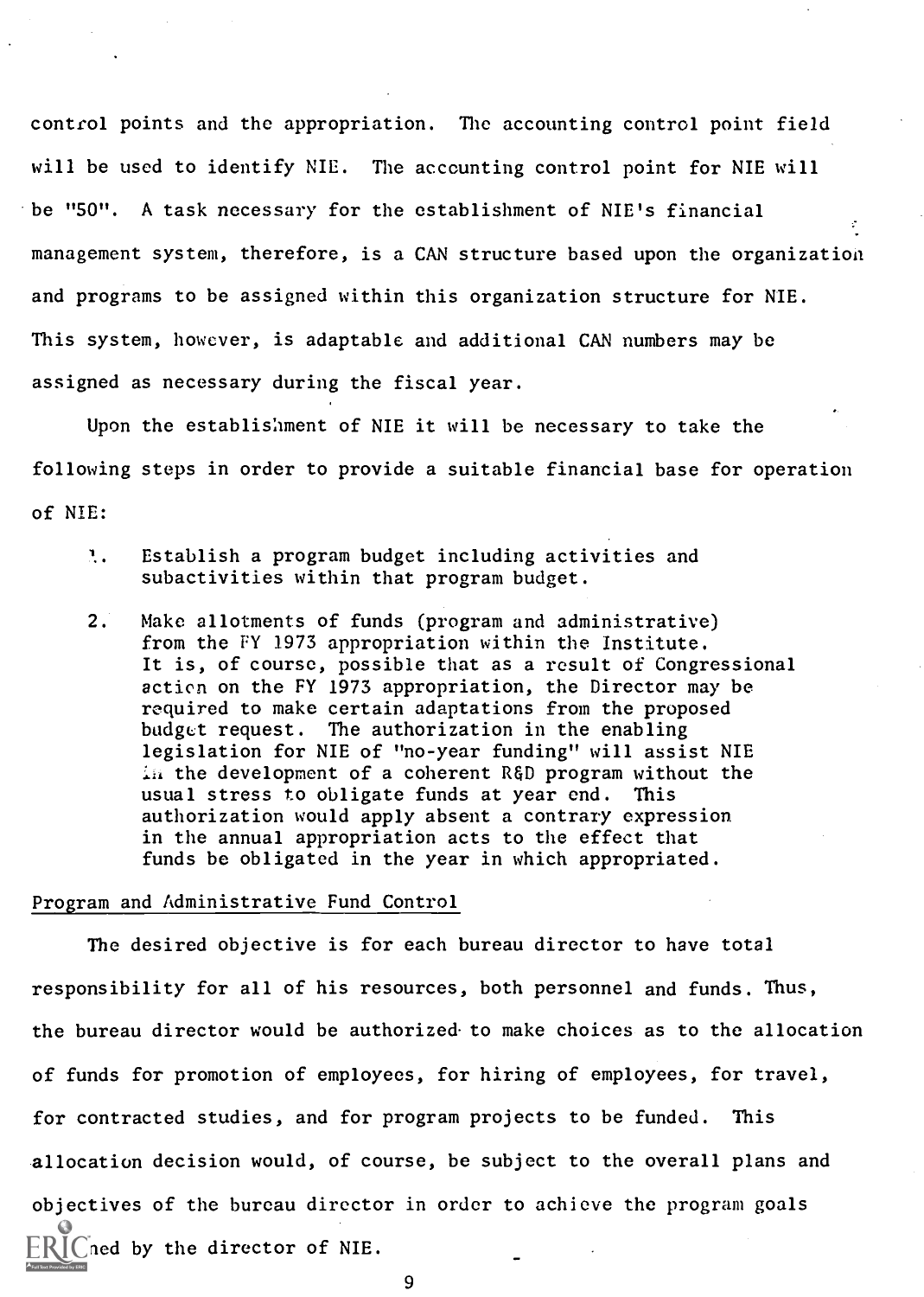In the area of directed program activities, for example, the bureau director could decide to allocate more dollars of his allocation for salaries of staff to manage contracted extramural research and fewer dollars for staff travel. One significant restraint upon a bureau director in these circumstances is, of course, the matter of position control. NIE, like all other HEW agencies, will be subject to position control; that is, the number of permanent positions assigned to the agency. (It is to be noted that while this concept of position control is currently being questioned as an effective management device in.favor of reliance only upon dollar control, the assumption must be that at least for FY 1973 NIE will be subject to position control.)

In other organizational units of NIE, a different situation is presented. The manager responsible for granting financial support of research resource building would be required to decide between the number of grants to fund and the cost to NIE to award and to monitor these grants. This decision may be constrained by a budget or program commitment to award a stated number of grants.

It is recommended that, in order for NIE to achieve an objectiveoriented program plan supported by integrated budgeting of program and administrative funds and personnel resources, the following steps be achieved:

- 1. Effective current fiscal year program operational planning.
- 2. Resource allocation of program and administrative funds and personnel resources grounded upon the current year program operational plan.

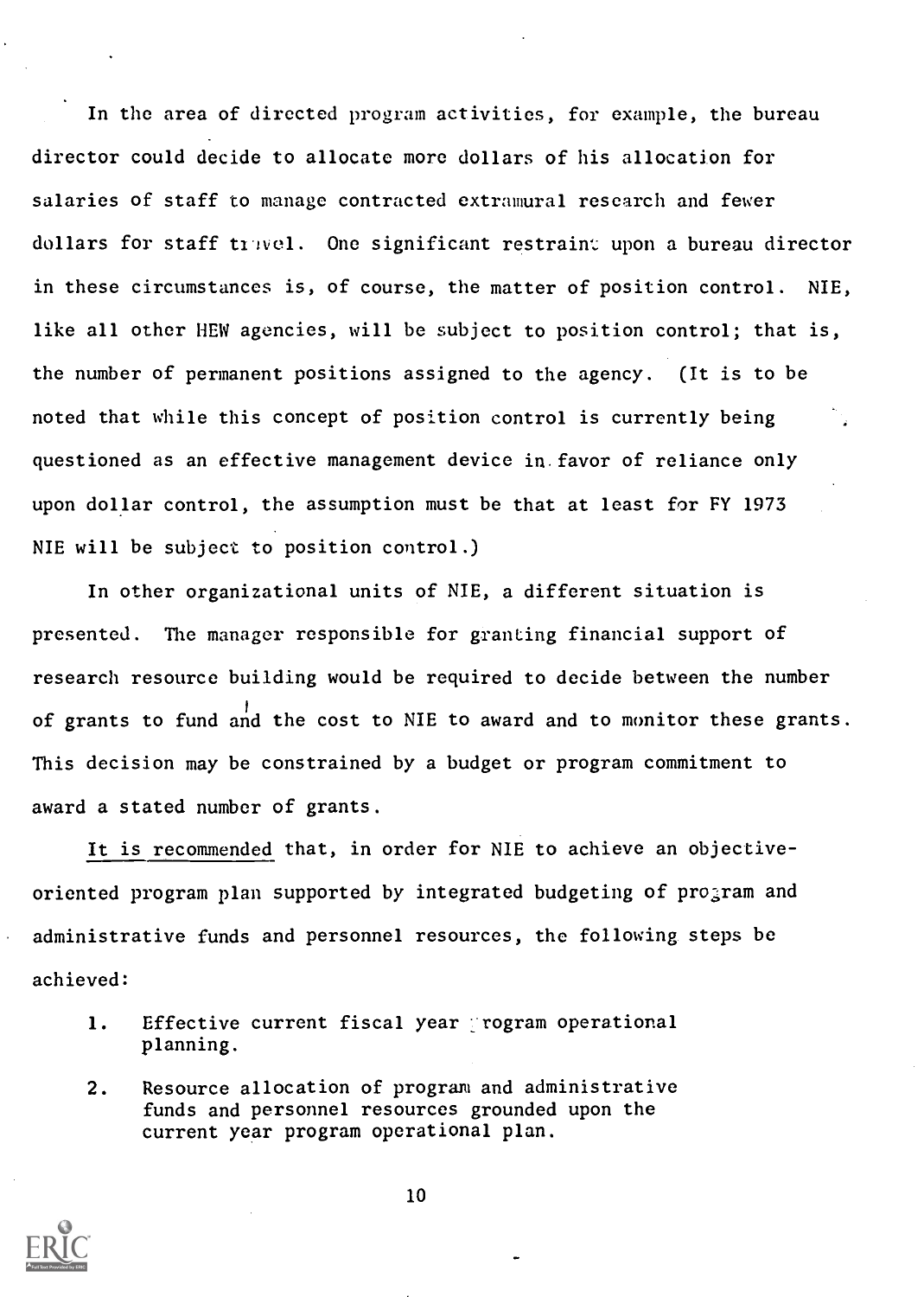3. Fund control of allocations at appropriate organizational levels.

#### Fund Control--Organizational Level

The organizational level at which funds are controlled is important to the vesting of responsibility. Basically, there are two major options. The first option is to assign a stated number of personnel positions to each organization, such as a bureau. In addition, all administrative costs, including personnel compensation required for these positions,would be assigned at the bureau level. The second option is to assign a stated number of positions to the bureau level but retain control over funds for personnel compensation on a centralized basis for NIE. Bureaus would be assigned control over funds for such items as travel, contracts, and consultants.

It is recommended that, NIE establish the first option as its objective. That is, through the program planning process, personnel and fund allocations are established, controlled, and become the responsibility at the bureau level. It is further recommended, however, that during FY 1973 the fund control of personnel compensation be established on a centralized basis. The reason for this difference in FY 1973 is because of the nature of the "start-up" activities of NIE during that year. NIE employment will be building up during the entire fiscal year. Many decisions will be made during that year without benefit of prior year financial experience or cost accumulation data. Thus, it does not seem feasible or desirable to attempt, during the first start-up year of NIE, to have effective control and responsibility vested at the bureau level. However,

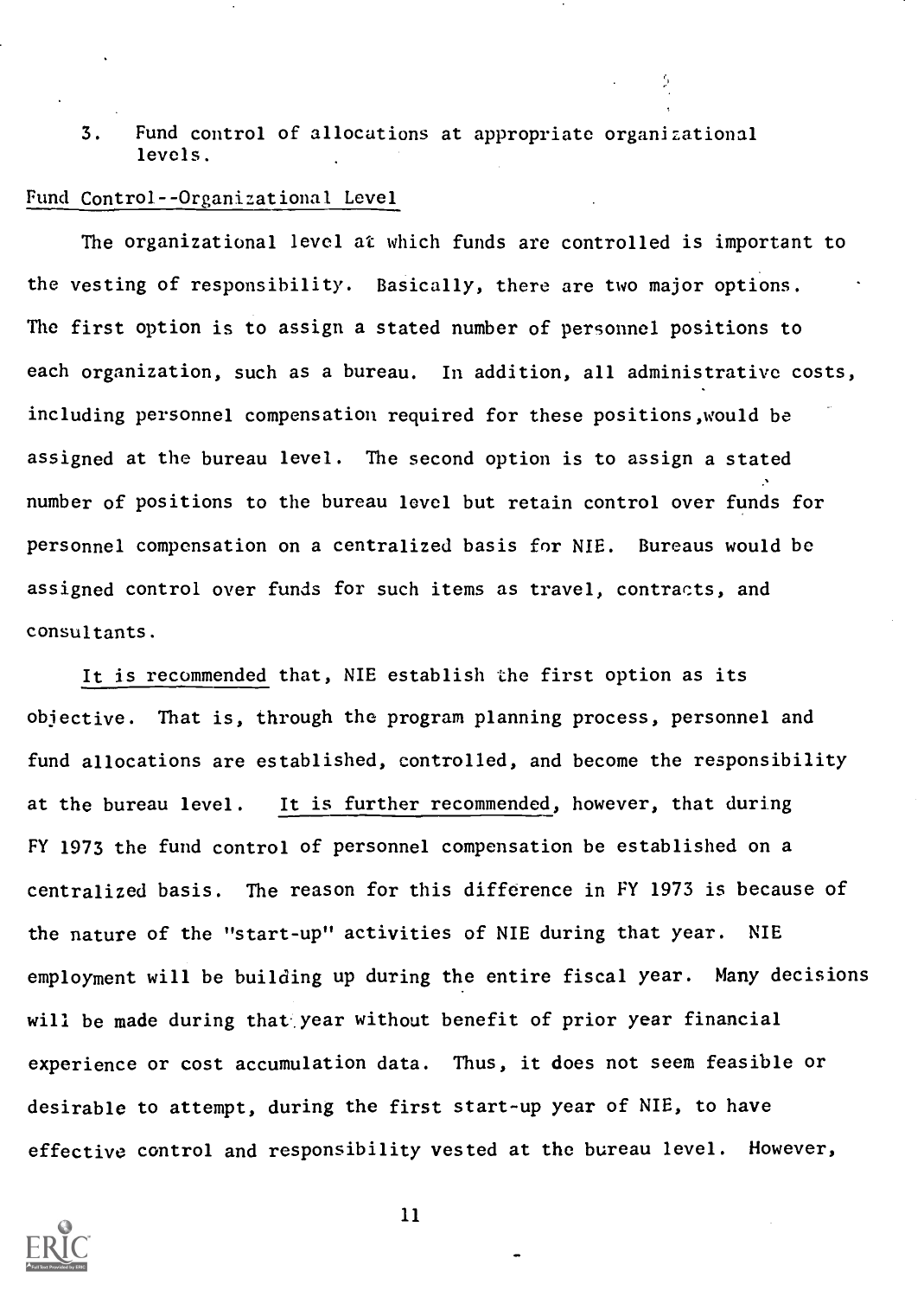the centralized control and accounting activities should accumulate cost data for personnel compensation and other costs attributable to bureau level activities. This data would serve as the basis for the FY 1974 fund allocation process.

It is recommended that NIE use the management accounts subsystem available within the OEFMIS. Management accounts provide a third dimension in addition to the typical object classification and organizational level accounts. Through the use of management accounts, costs may be accumulated which will show, for example, what amount of the total costs of staff travel of a division are used to monitor contracts awarded by the division. This management account capability will be important in the use of management. by objectives. Through management accounts financial data may be obtained which may then be used as an indication of operational plan accomplishments. NIH Grant Management and Letter of Credit Payment System

Grants awarded to universities and to particular state educational agency control system must be paid through the NIE Grants Management Fund. Since OE will provide accounting services for NIE, all documents involved in the NIH Grants Management Fund must be transmitted via OE Finance Division on an NIH Approval List and all documents must bear a preessigned NIH transaction number as an NIE decument number. OE Finance Division will assign blocks of transaction numbers to NIE.

The Letter of Credit Financing System authorizes a recipient organization, e.g., a State Education Agency (SEA) to submit payment vouchers through its local commercial bank, to a Federal Reserve Bank or branch for

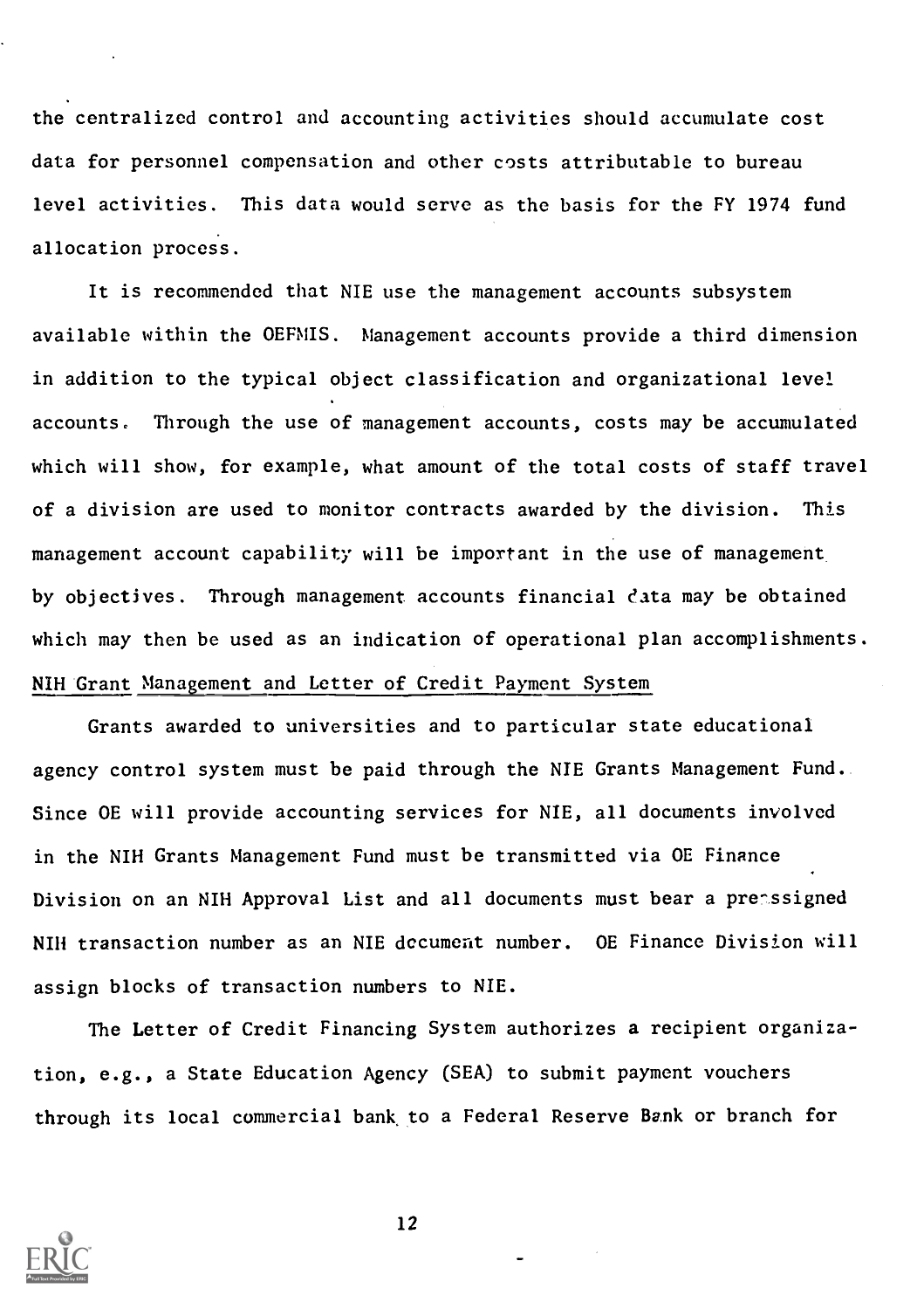deposit of cash on the SEA's local bank account. Several NIE programs will be financed under the letter of credits with all SEA's except Nebraska and Arizona which are under the single letter of credit concept administered by the NIH Grants Management Fund. For all SEA's that are administered by OE, NIE will receive financial information through their systems rather than initiate a new letter of credit agreement with each SEA. This will be the procedure for Arizona and Nebraska SEA's, i.e., via the NIH Grants Management Fund.

#### FY 1973 Financial Operations

It is assumed that NIE is authorized by statute prior to July 1, 1972, with an effective date of July 1, 1972. If it is further assumed that the FY 1973 appropriation for NIE has also been enacted by July 1, 1972, then obligation of funds may be made following receipt of apportionments through DHEW and OMB. Principal financial needs arising on July 1, 1972, will be for personnel compensation and supporting administrative funds and a limited amount of program funds. Current information indicates, however, a few projects requiring continuation funding in the first quarter of FY 1973. The first major funding activity would be the educational laboratories and centers which have contract funding expiring in November.

If the FY 1973 appropriation act is not enacted by July 1972, authorization would be sought under the Continuing Resolution and the authorizing legislation of NIE, to continue activities at the FY 1972 level. Thus, continuation funds would be available for the 174 positions to be established in NIE effective July 1, 1972. The usual rules governing continuing resolution activity would apply; no new project starts could be funded but funds

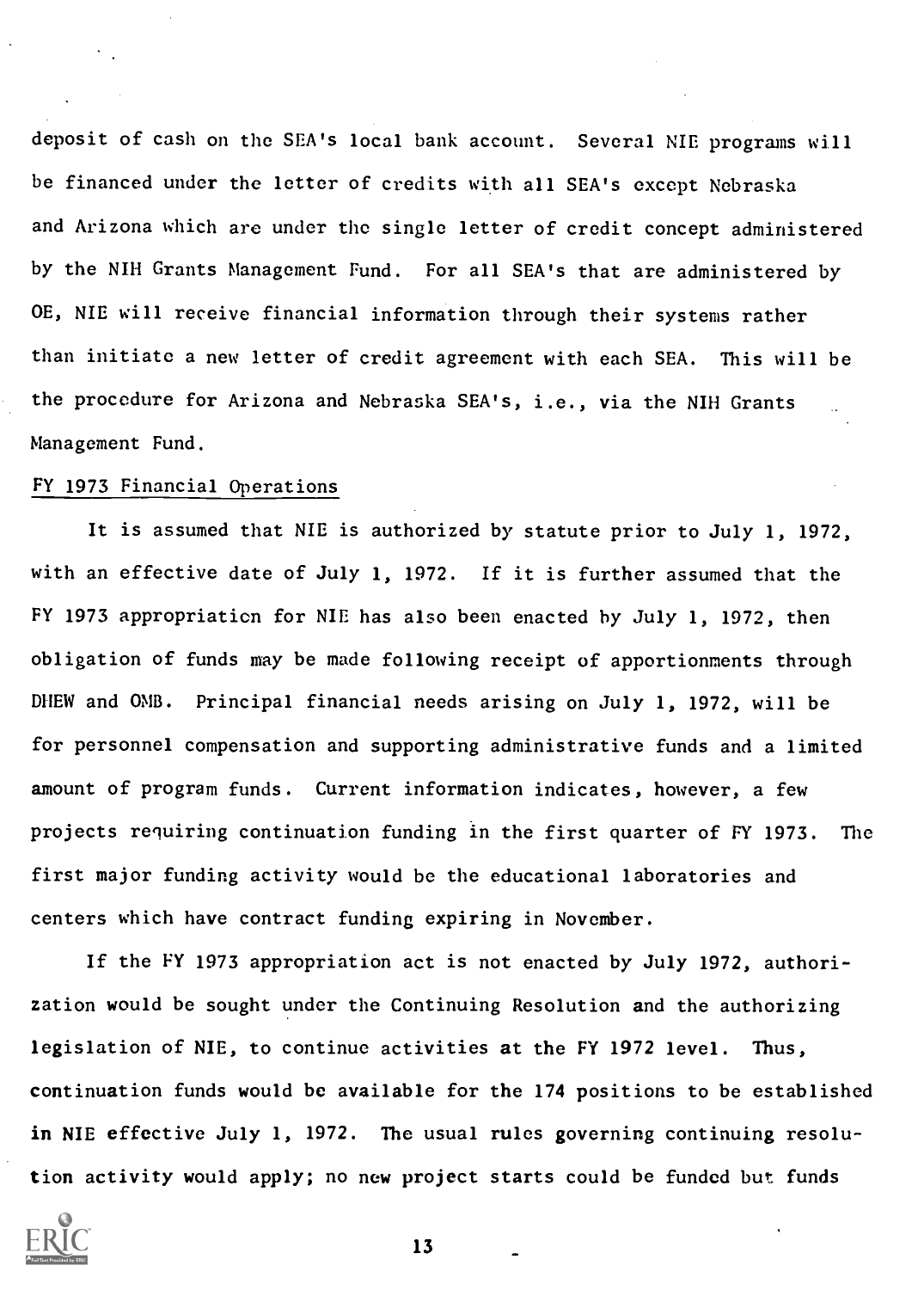would be available for obligation of non-competing continuation projects under the new N1E legislative authorization. During the month of July, allotments would be made at the level of 1/12 of the FY 1972 appropriation level for program and administrative funds.

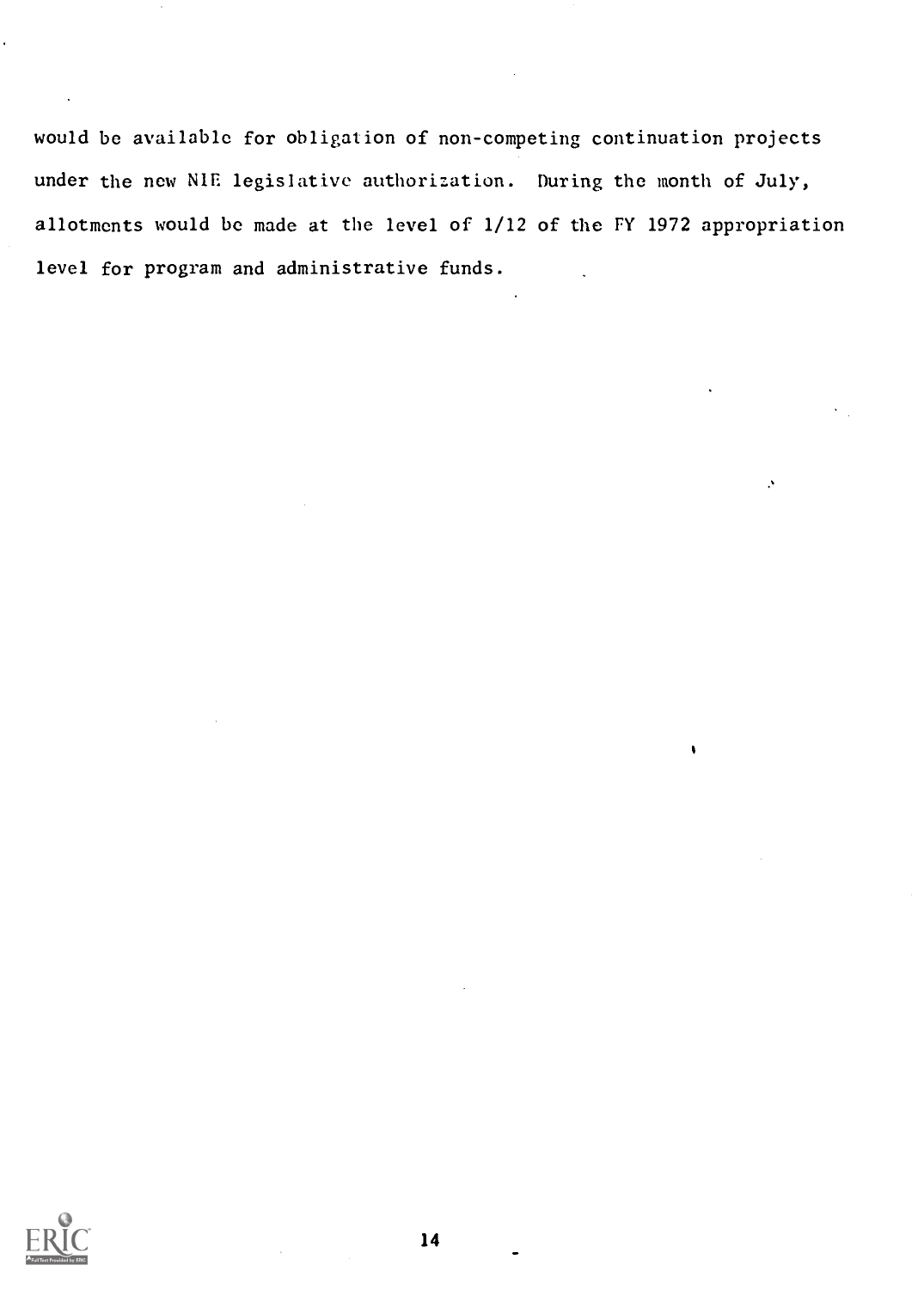#### Personnel Management

NIE will maintain a full agency capability for personnel services, including the appointment and classification authority. During the "start-up" FY 1973, the assistance of DHEW and OE will be used to recruit and employ NIE staff. NIE will also need to maintain employee relations, employee development, and employee records capabilities. The personnel activity for NIE will be particularly important because of the plans for associates, interns, fellows, and task force members to rotate into NIE from universities and school districts and other organizations.

An important and distinctive element of NIE personnel activity is the authority of NIE to make certain employments without regard to the Civil Service laws. This statutory provision, in effect, authorizes the Director to employ and compensate such technical and professional employees of the Institute as deemed necessary to accomplish its functions. The employment appointments may be made for periods of up to three years without regard to the competitive appointment, classification, and pay rates of the Civil Service laws. In addition, up to twenty per cent of the full time regular professional and technical employees of NIE may be appointed and compensated without regard to the Civil Service laws. These latter appointments are not subject to the three year time limitation.

Assuming that NIE will have permanent position staffing of 344 positions, it is expected that approximately two hundred of those positions would be professional and technical. The result is that approximately forty of these positions would be available for employment and compensation without



IS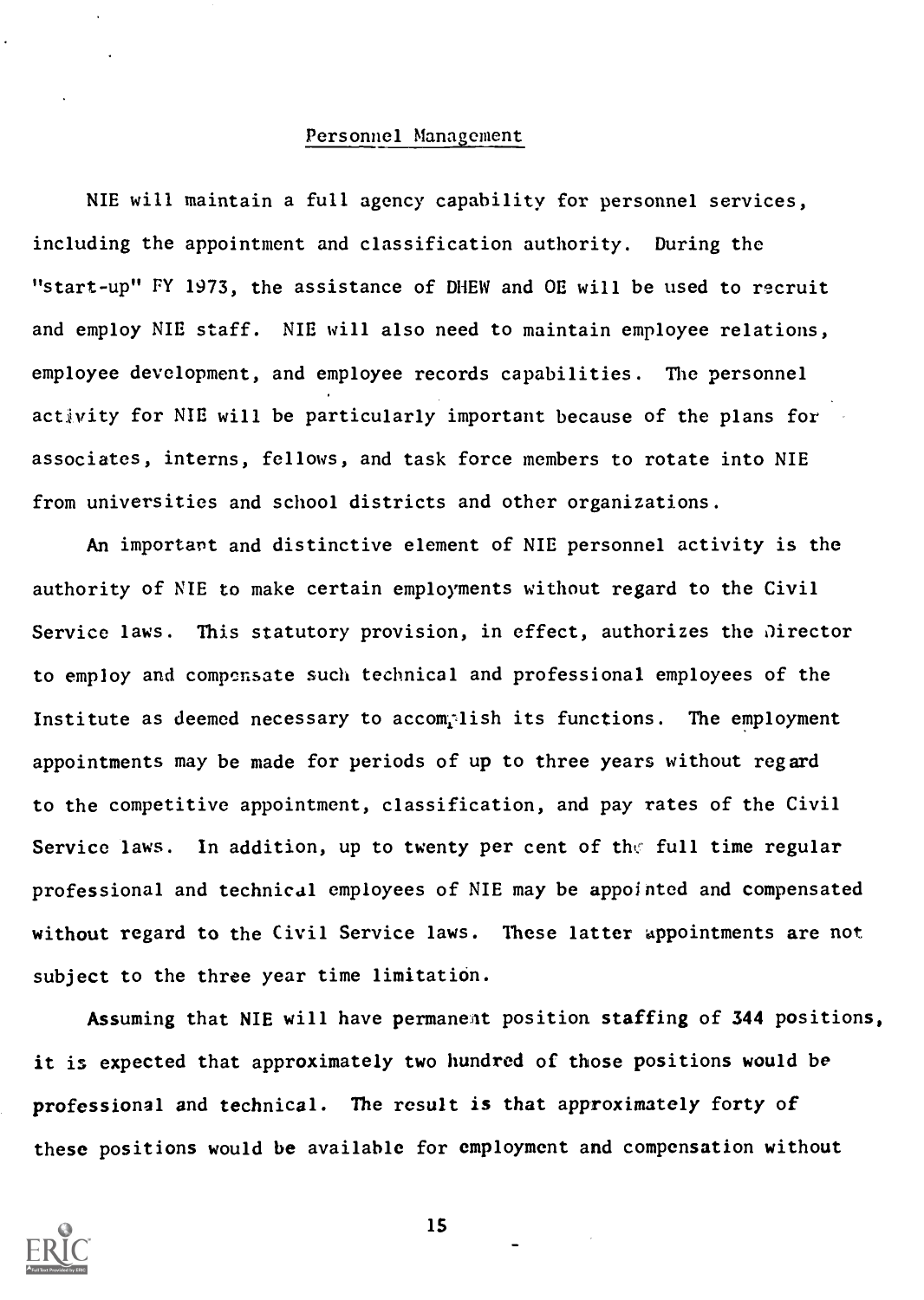regard to Civil Service laws. NIE plans to use the authority to make short-term appointments (for periods of up to three years) for approximately 140 appointments. These short-term or other-than-permanent appointments would be made for persons on task force activities where the period of research and their expertise needed is for time periods of less than three years. Interns, research fellows and associates joining NIE for periods of one, two, or three years would also be appointed under this authority. In this way, NIE would be assured of the continuous input of people with fresh ideas and recent experience in the educational community.

#### Personnel Capabilities and Expertise Desired for NIE

Federal agencies currently involved in R&D have utilized a broad spectrum of personnel capabilities. These capabilities differ according to the nature of the program management role.

- 1. In NIH, an executive secretary manages the process of review of unsolicited grant proposals by a study section comprising non-NIH scientists in a spedified discipline. His principal role is to engineer the applications through the review process.
- 2. At NSF, a program officer is typically more aggressive in the encouragement and discouragement of proposals, in the selection of proposal reviewers, and in making the final decision.
- 3. A NASA project director must determine what R&D is necessary, solicit the performance, award contracts, monitor their performance, and combine them to achieve his project objectives.

At NIE it is expected that this entire array of capabilities and expertise will be required.

These Federal agencies also indicate that first priority in choosing a project director, is his technical competence. The second is his

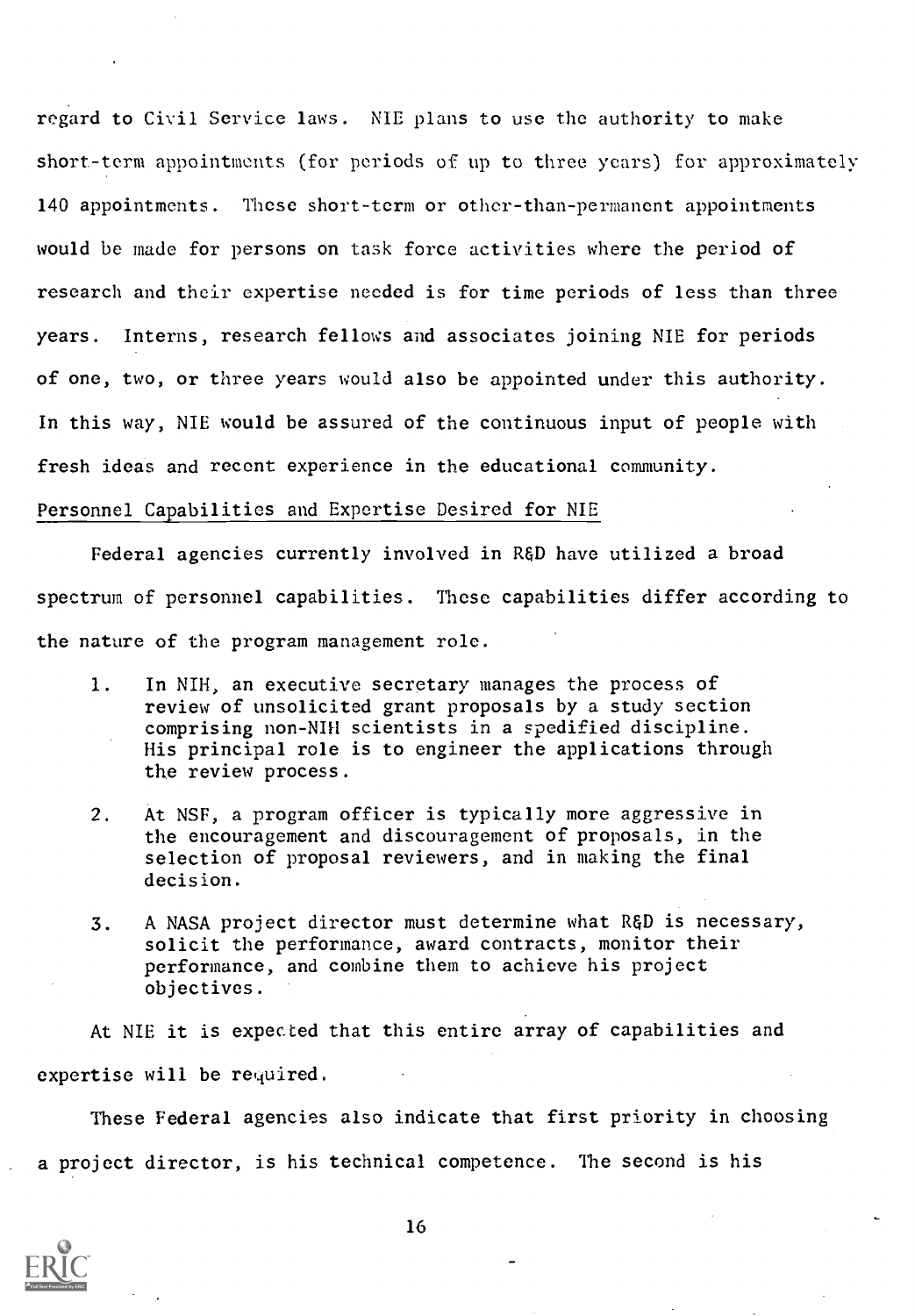management experience. A staff development program has been found necessary in these agencies in order to develop and train program managers. It is to be expected that NIE will have difficulty in recruiting sufficient re searchers also possessing management experience. Thus, a development program for advanced management techniques will be desirable. In the conduct of NIE's intramural research program it may be expected that conflicts will arise between the responsibilities of conducting intramural research and managing the extramural research activities assigned to a bureau or division. Relief of this situation is expected through the use of the short-term appointment authority (one to three-year appointments). This statutory authority will also enable NIE to fix the salary classification for senior intramural researchers at an appropriate level, notwithstanding the absence of administrative responsibilities which would be required under typical Civil Service appointment requirements.

### Staffing of NIE

The interim NIE organization recommended in the April 15 statement of organization and management is the initial starting point for establishing staffing patterns, and is relied upon as the basis for the subsequent staffing phases. The staffing pattern proposed is a recommended distribution of all 484 positions (344 permanent positions and 140 short-term positions). The Planning Unit has developed a staffing pattern which, it is believed, represents a reasonable resource allocation based on current assumptions. In preparing the staffing pattern, the permanent positions and the short-term positions were treated as an entity. Thus, in some organizations using task forces to accomplish finite term projects, fewer

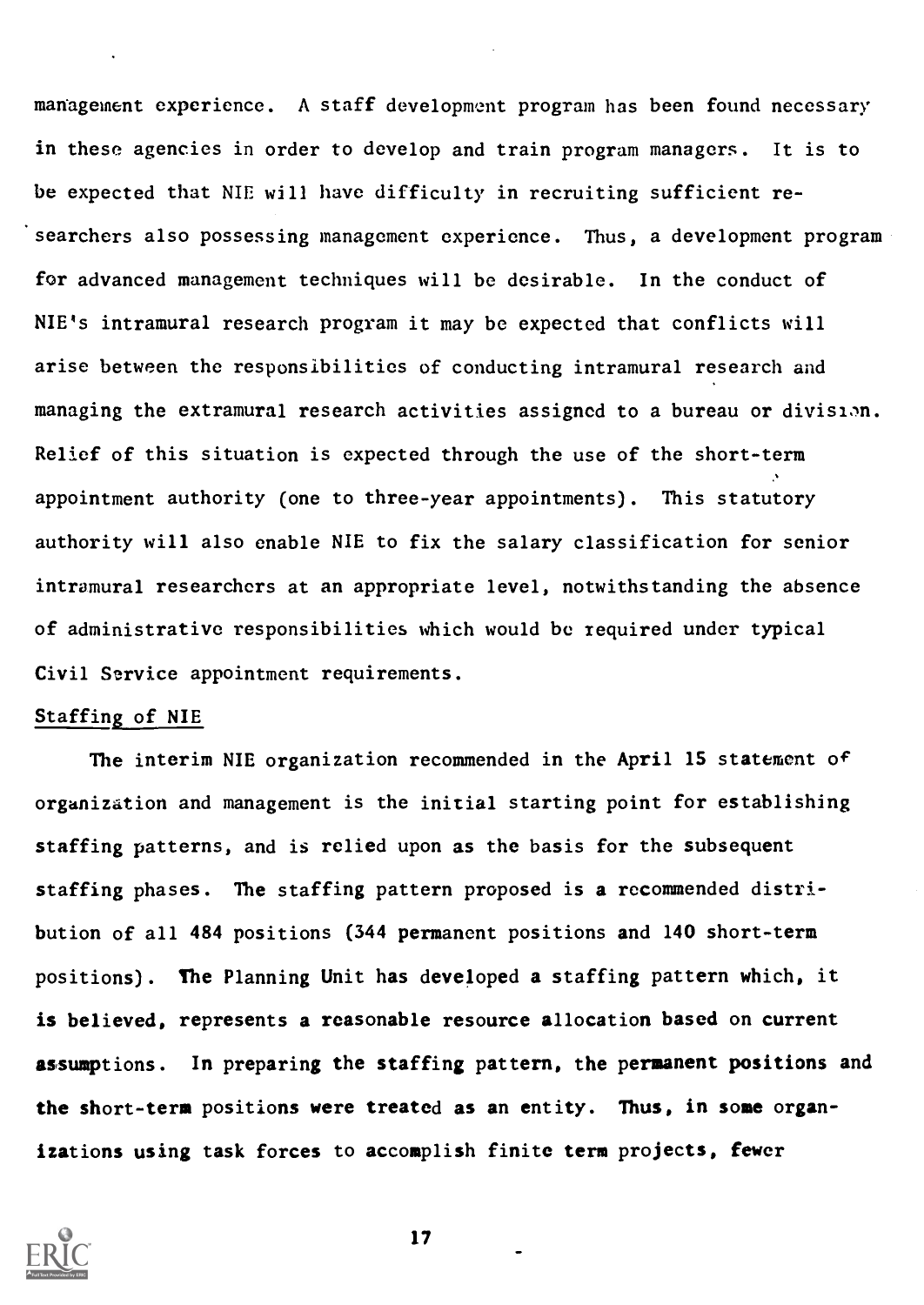permanent positions but a greater number of short-term positions were allocated. The staffing pattern will also serve as a basis for identifying the 170 jobs to be requested of the Congress, and as the basis for the recruiting schedule of NIE.

#### Recruitment of Staff

Ideally, of course, it would be desirable to recruit staff for NIE on a "top-down" basis. That is, with the Director recruiting the top management staff at bureau level, and subsequent recruiting of division and task force leaders by the bureau leadership. It is expected that some of this may be accomplished. However, recognition should be made that timing of the Senate confirmation of the Director may cause delays in achieving final appointment of top management. Security clearances may also retard timely appointments.

It is recommended that a recruitment schedule be established based upon the staffing pattern, nature of staff c"alifications desired in each bureau, the number of people desired possessing particular types of expertise, the expected term of appointment, and the desired time of reporting to NIE during FY 1973.

#### NIE Personnel Function Activity

It is recommended that the personnel activity for NIE be capable of providing a wide range of personnel services in order to provide for effective and prompt employment and personnel services for both permanent staff as well as those persons appointed to short-term employment. The number of short-term appointments (other-than-permanent positions) will be larger than in most federal agencies, and the relatively frequent turnover

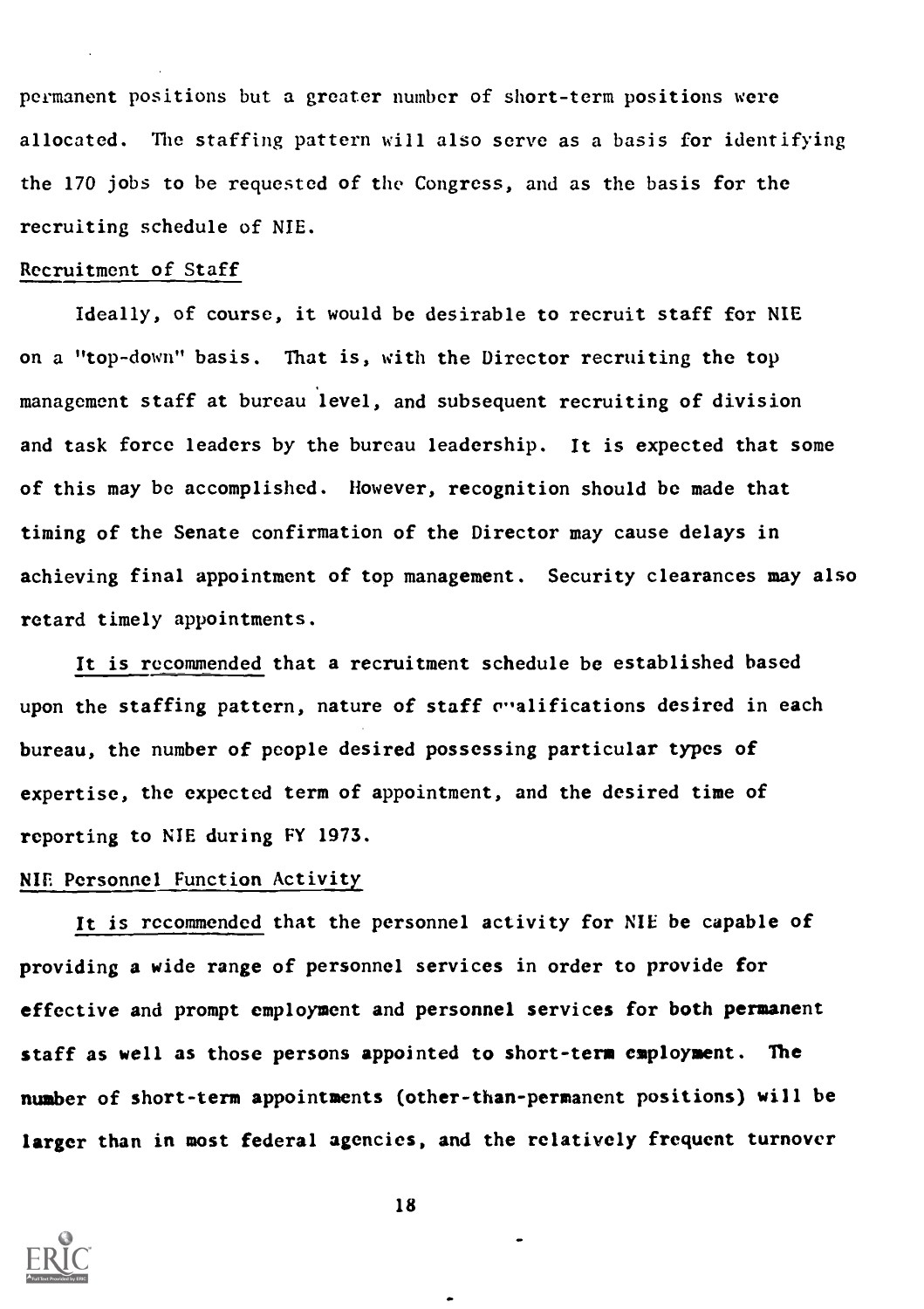of these appointments will require a personnel office capable of administering this operation.

It is recommended that an effective and continuous orientation program for NIE staff be maintained by the personnel activity in view of the large number of new staff to be employed, and the continuous influx of people coming into the agency under the short-term appointments.

It is recommended that an effective advanced management training program be established since most researchers will not have management experience in administering extramural funding. Advanced management training has been identified in other federal R&D agencies as an extremely important aspect of their operations. As people are employed by NIE, they should be fully informed as to the advanced management training requirements appropriate to their positions. This advance commitment is necessary because once people become established in their jobs, they then become extremely reluctant to be away from the desk for the periods of time necessary for effective advanced management training.

## Manpower Planning in NIE

Multi-year planning for manpower requirements is principally a function of the Management Planning and Analysis Unit in the Office of Policy, Planning, and Evaluation. All bureaus would, of course, produce their requirements for this unit. The personnel activity of NIE should then translate these longer term requirements and plans into operations such as recruitment, the classification process, and employee training and development programs. A special element of the manpower planning process would be to incorporate the need for short-term appointments as related to the program

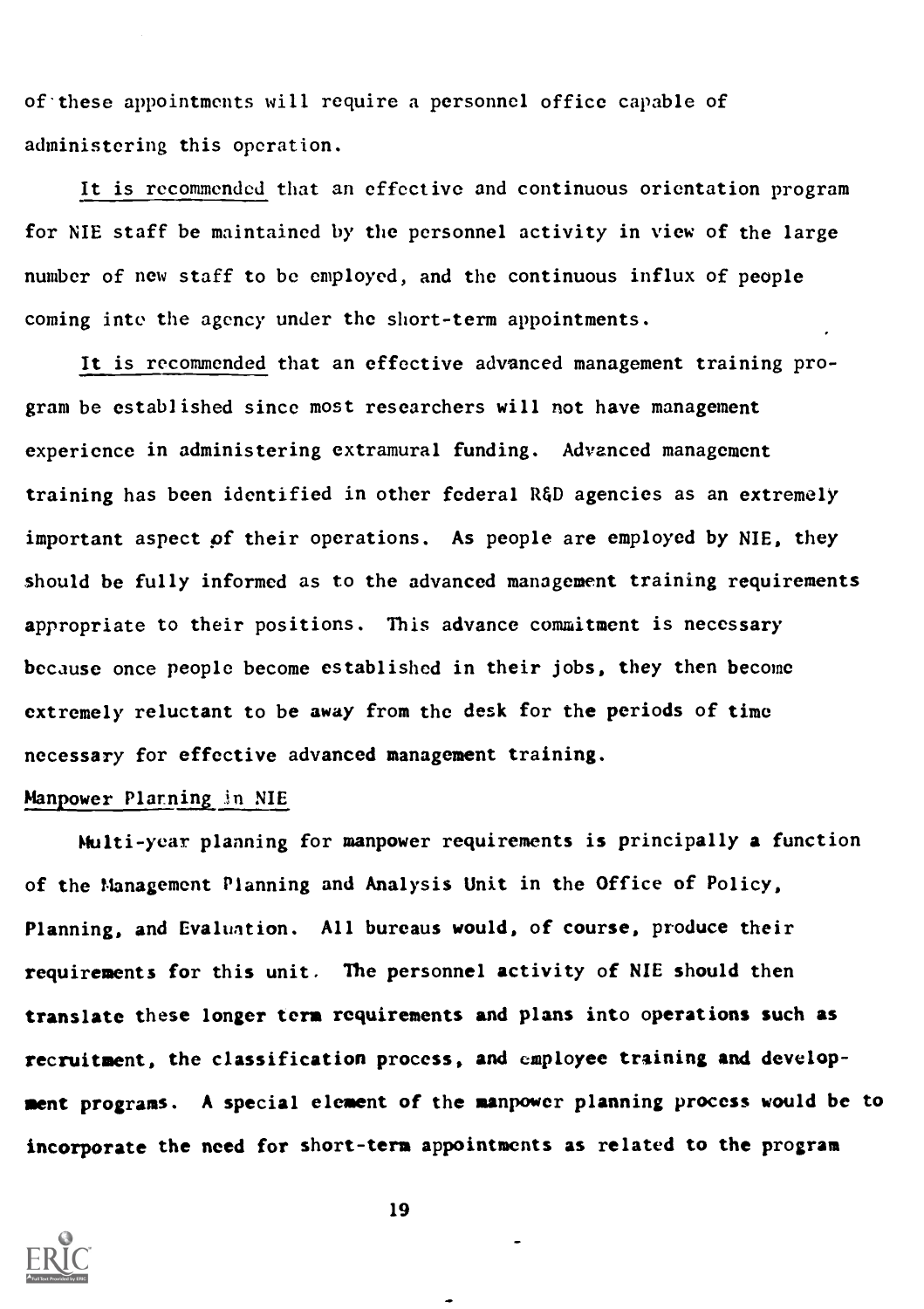plans developed by the Program Planning Unit. Thus, it will be necessary for effective manpower planning to consider the turnover of various shortterm interns, associates, and fellows as their tasks are completed relative to the need for new short-term appointees to accomplish new tasks and programs.

#### Integrated Payroll and Personnel System

It would be desirable for NIE to have an automated system to integrate the personnel and payroll systems. Such a system would make possible the accumulation and interface of payroll and personnel information. For example, the system would provide, on an automated basis, projected costs of employment for the entire fiscal year including within-grade increases. This information is currently available now but involves a substantial amount of manpower to assemble the information and make the computations.

It is recommended that in its initial year of operation, NIE utilize the existing automated personnel system currently in use in the Office of Education. Through this automated system, printouts are available indicating the staffing pattern, the position-title, name of incumbent, GS grade, and salary and other relevant information. System inputs would be the SF SO's prepared by the NIE staff and transmitted to the automated data processing system. It is also recommended that during FY 1973, NIE examine the possibility and feasibility of an automated system integrating payroll and personnel data.

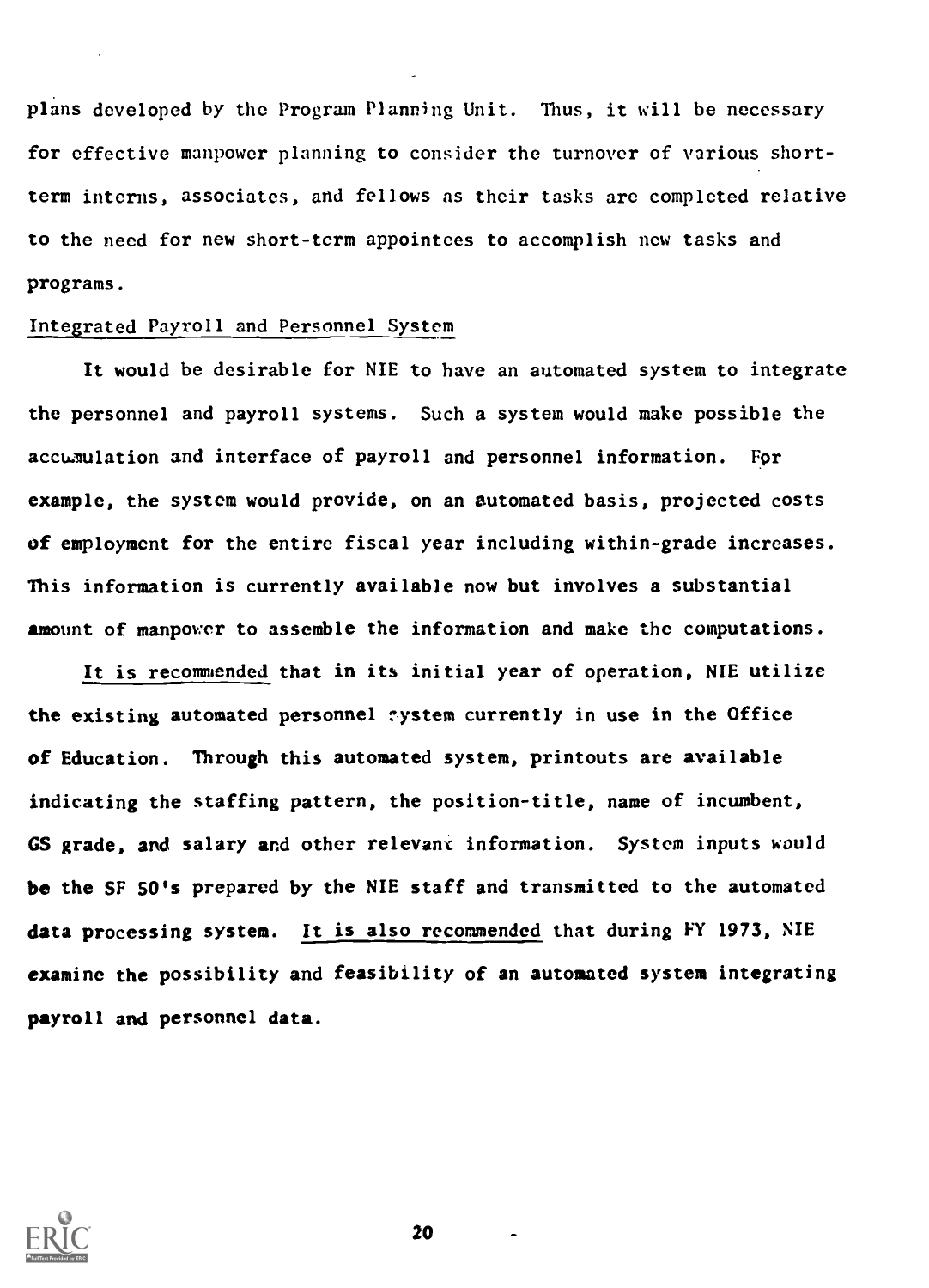#### Contracts and Grants Management

The function of managing contracts and grants in NIE will be important to the achievement of an effective R&D program. This function must be seen as integral to the management of R&D programs, rather than as a separate and distinct operation. The linkages between business and program management in R&D agencies can present problems. It is important for the success for NIE and of its R&D program that these problems be resolved in an effective manner.

NIE will have authority to enter into contracts, to award grants, and to make jointly financed cooperative arrangements with public and private organizations. Achievement of the NIE R&D program objectives will require use of all of these authorities.

An analysis of the nature of the problems likely to be encountered by NIE in the use of contracts and grants to manage extramural research is indicated by a review of the problems encountered by the Federal agencies. An analysis of these problems as identified in a number of audit reports : repared by the General Accounting Office and the DHEW Audit Agency is contained in Appendix A.

#### Distinction Between Contract and Grant

A failure to properly distinguish between these two concepts frequently is the source of problems. This distinction is not free from difficulty. A number of articles have been written--and will be written--to attempt to point up the similarities and dissimilarities of these two concepts.

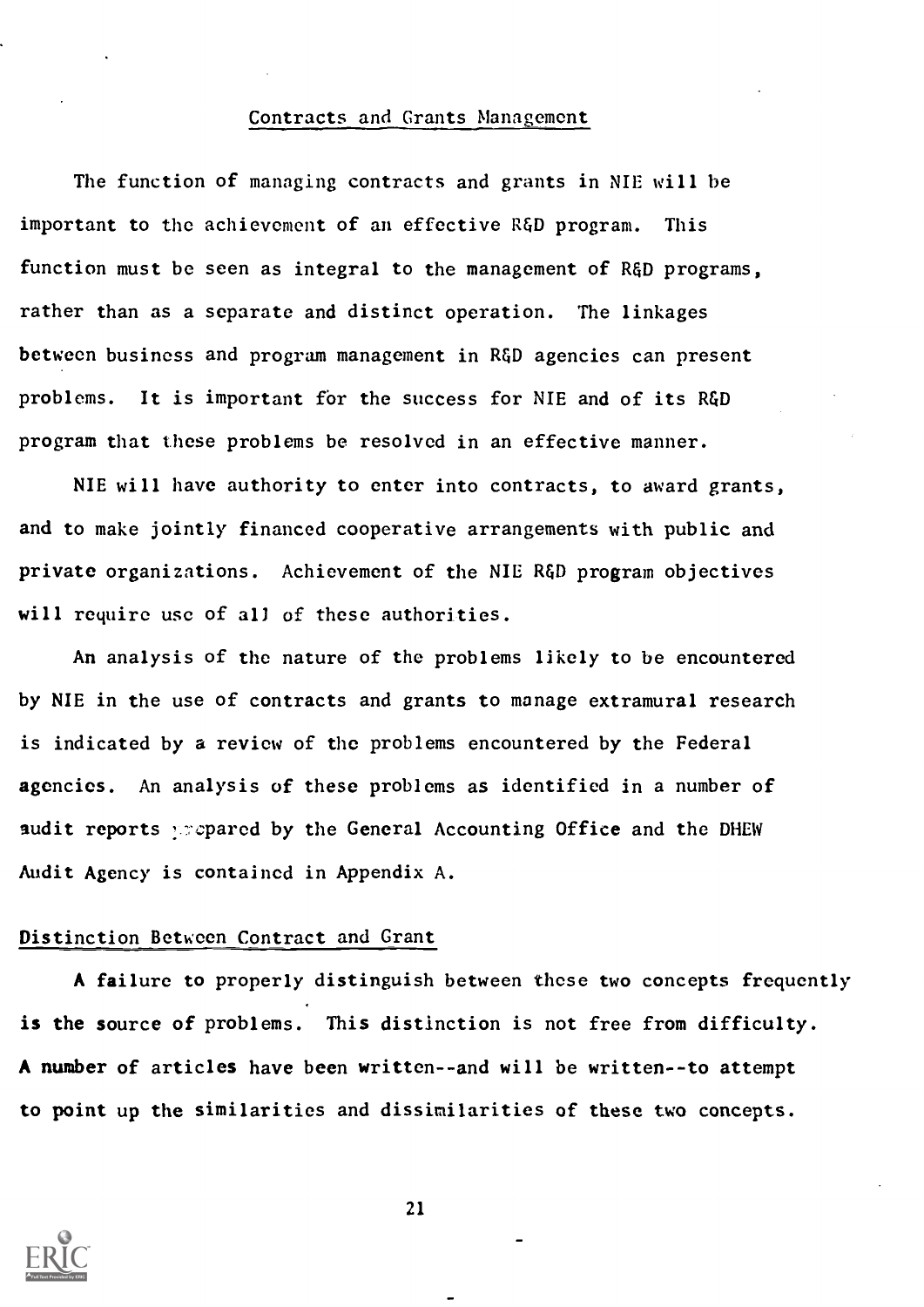(See, for example, "Grants for Scientific Research," Federal Bar Journal, Summer 1971, citing numerous references.) What is important for NIE is the resulting impact upon NIE program management arising from the use of a grant or of a contract. For example, contract activities are governed by the Federal Procurement Regulations and the Federal Property and Administrative Services Act. Introduction of a grant philosophy to the contract process results in a disparity between actual contract operations and applicable statutory and regulatory requirements. These circumstances tend to arise where contract and grant instruments are used in the same program area. Conversely, problems arise in the use of the grant when the conditions imposed upon the grantee amount to the degree of control and direction typically found in a contract. This is not to imply a lesser degree of stewardship or accountability in the use of a grant than a contract; what it does mean is a difference in program management and operations.

Accordingly, for purposes of a working definition for NIE, a contract may be described as the instrument used by the Goverriment to procure or obtain goods and services which the Government determines are needed in order to discharge its agency operations. A grant is described as the instrument by which a Government agency provides financial assistance to support activities deemed worthy of Federal support by national policy. The only benefit flowing to the agency awarding a grant is the fact of satisfaction of an agency mission to promote an activity through provisions of financial support. Thus, in programmatic and practice-oriented research,

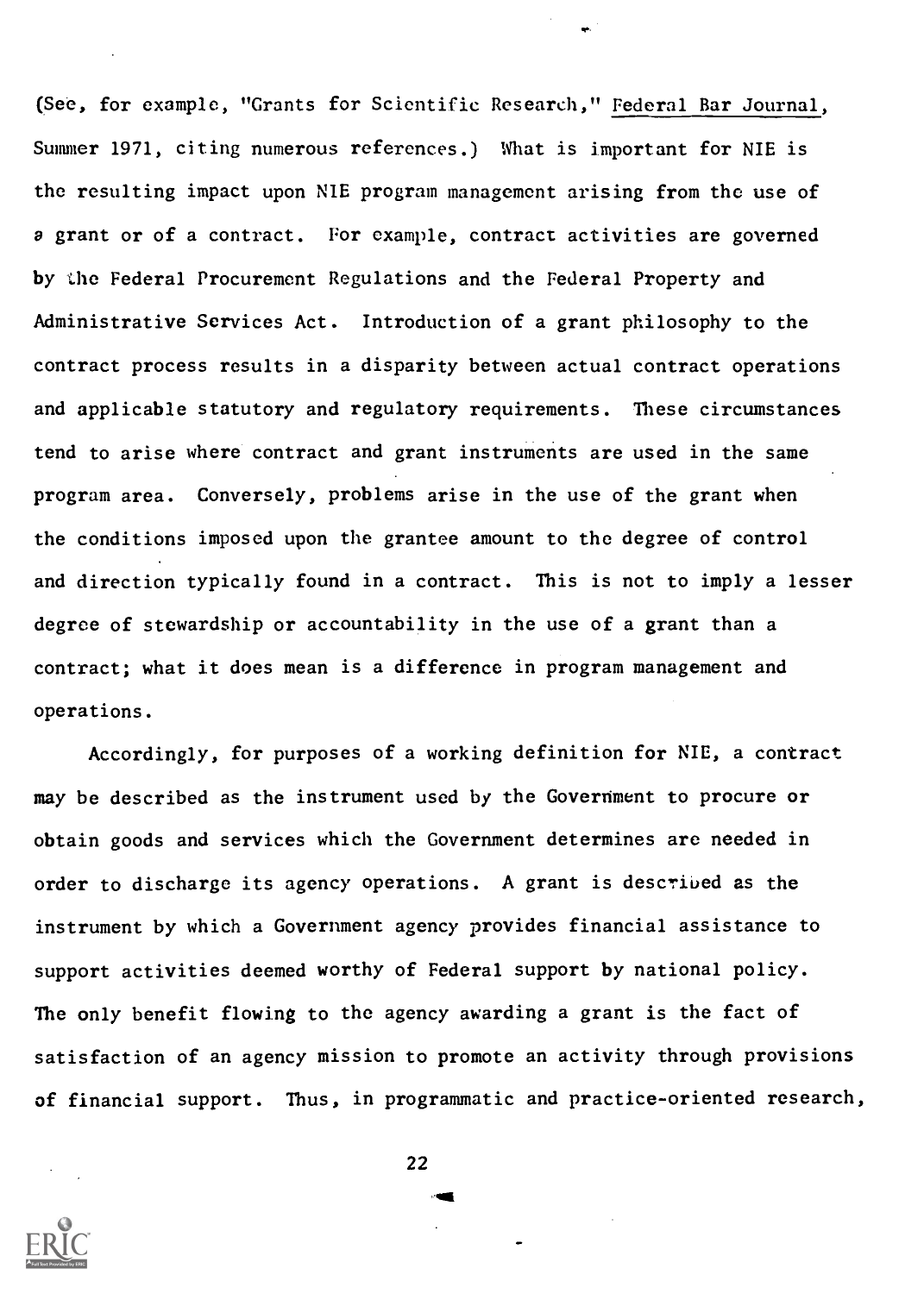the contract instrument would be used in order to obtain a product, system, or procedure that satisfies a need of NIL to achieve a program goal. As contrasted with supporting basic research through grants, N1E contracted research will exert managerial influence through performance milestones and documentation reviews as conditions for partial payments. Additional differences between a contract and a grant arc stated in Appendix B.

It is recommended that NIL prepare policies and procedures providing for guidance to NIL staff as to the use of the contract and the grant instruments, and as to the resulting internal maragement process resulting from this choice. Determination of the R&D objectives to be sought in a particular NIE program will guide the choice.

It is further recommended that separate identification ho made of persons appointed as contract officers am. those appointed as grant officers. This distinction is recognized in other  $\iota$  ederal R $\iota$ D agencies, is consistent with the proposed management techniques of the different bureaus of NIL, and is necessary to reflect the different expertise and procedures used for grants and contracts, The proposed staffing incoiparates the recommendations and provides also for appropriate contract administration staff to support the contract officer in post award administration of the contracts.

It is also recommended that NIE explore the potential use of the "jointly funded cooperative arrangements" authorized by the enabling legislation. Arrangements of this nature may have the potential for providing the relationship between N1E and the researcher not altogether available through the grant or contract instrument. The Atomic Energy

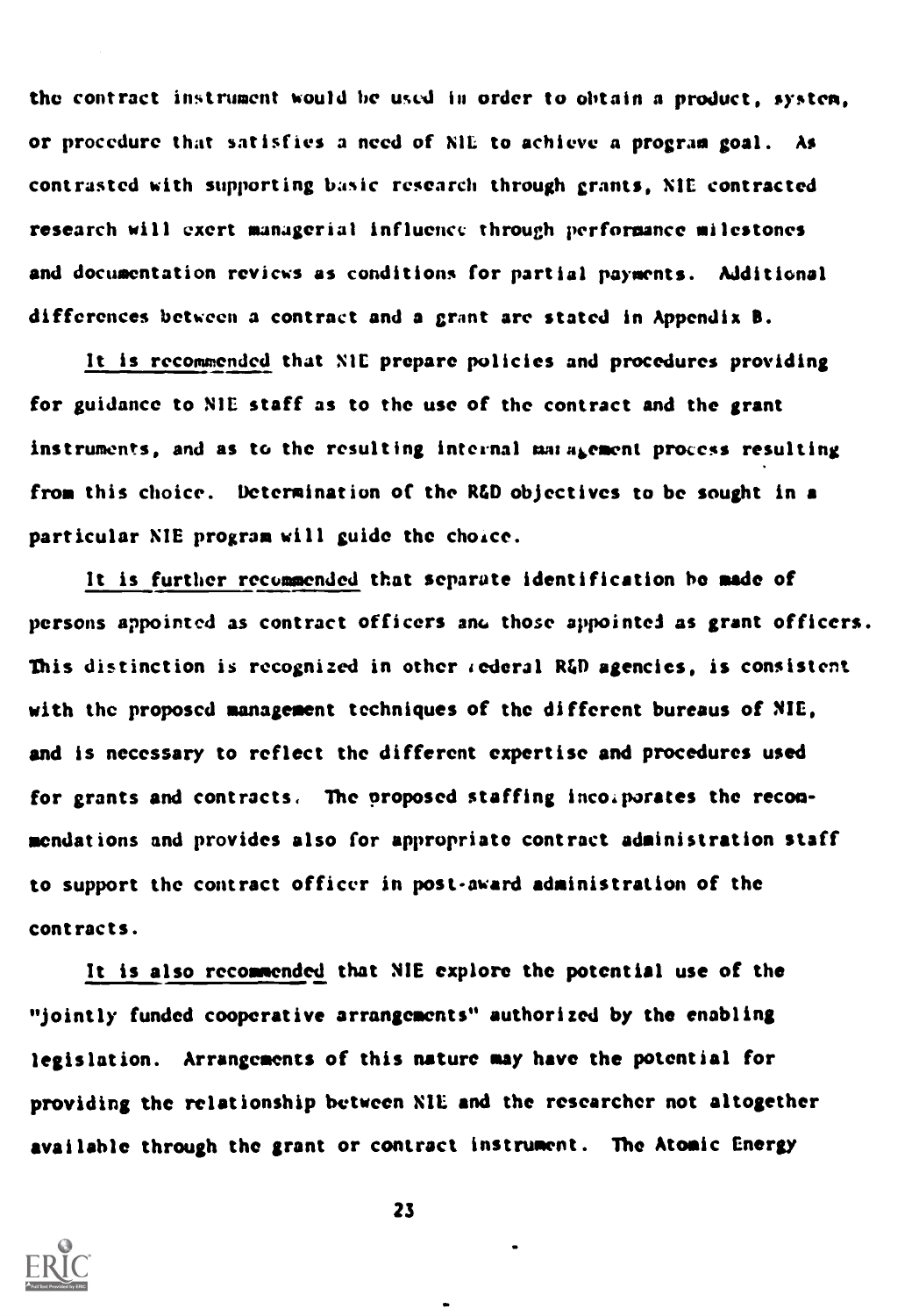Commission and the Argicultural Research Service use research agreements which could be used as models for NIE adoption.

#### Role of Contract Officer and Project Officer

A frequent source of difficulty is a lack of understanding or ambiguity as to the proper rile and responsibilities of the contract officer and the project officer. While it is clear that only the project officer is responsible for the programmatic substance of the contract, it is equally clear that only the contract officer has the authority and responsibility to obligate the Federal government.

It is anticipated that many people joining the NIE staff will not be familiar with the Federal statutory and regulatory requirements of contracting. For this reason, it is recommended that an explanation of these requirements be included in the NIE orientation program recommended in the "Personnel Management" portion of this report. For program staff expected to be substantively engaged in contracting, it is recommended that a seminar on contracting be presented. Among the examples of seminars available is the recent seminar on contracts and grants conducted for the USOE by Harbridge House, Inc.

#### NIE Contract Operations

NIE is expected to accomplish a substantial amount of contract work to procure directed research and development. Effective and quality program and business management will be essential. To achieve results it is essential that procurement management plans be well developed and then implemented according to sound business management practices.

A review and analysis of the methods and procedures used by other Federal R and U agencies is instructive for NIE planning. A description

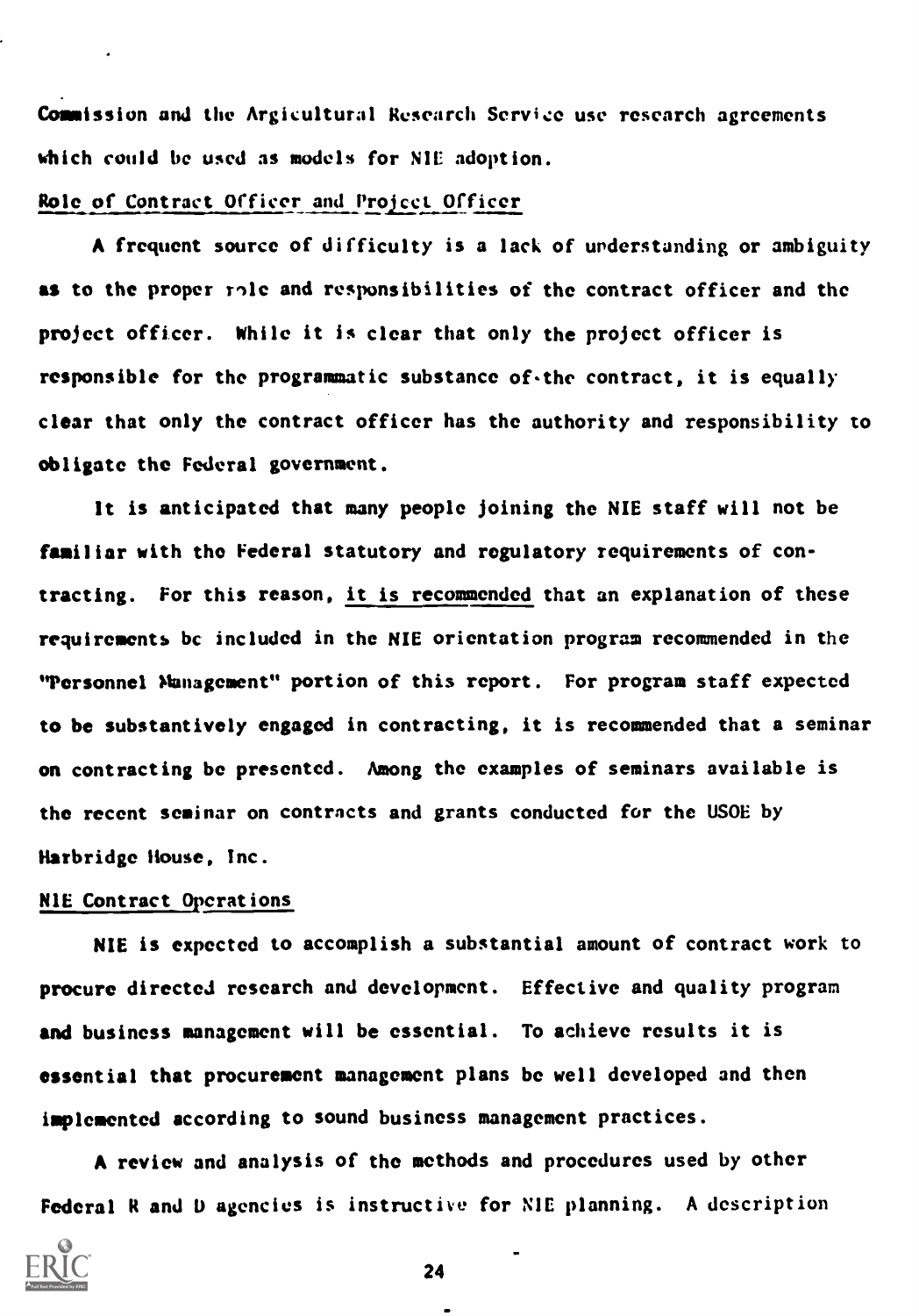of the conduct if a directed contract program used by a Federal R and D agency is contained in the RAND Working Note 7677 (page 91) describing the 0E0, Office of Planning, Research and Evaluation. The following discussion draws upon information in the RAND Working Note for purposes of formulating guidance to planning NIE operations.

The first phase of program planning is that of preliminary development designed to answer these questions:

- <sup>o</sup> What is to be found out?
- <sup>o</sup> How can it be found out?
- <sup>o</sup> Who will use the results?
- <sup>o</sup> About how much will it cost?

To be sure, the NIE program planning process under direction of the Program Planning Unit will have already completed program development to a certain level upon which to base these determinations. Still, staff responsible for each component of a program plan must address these issues. A result of this first phase is expected to be a procurement management plan designed to embrace both the internal NIE activities of pre-award, as well as the beginnings of the post-award contract administration work.

The second phase of program planning is the preparation of the statement of work to be accomplished by the resulting contractor. The final product of this phase is a Request for Proposal (RFP). A team et agency staff, including the project officer and the contract officer, would produce the RFP. Once the RFP :s drafted, a project review board reviews the draft RFP for adequacy of the work statement, that necessary funds are budgeted (including future year requirements), that the estimated cost is appropriate

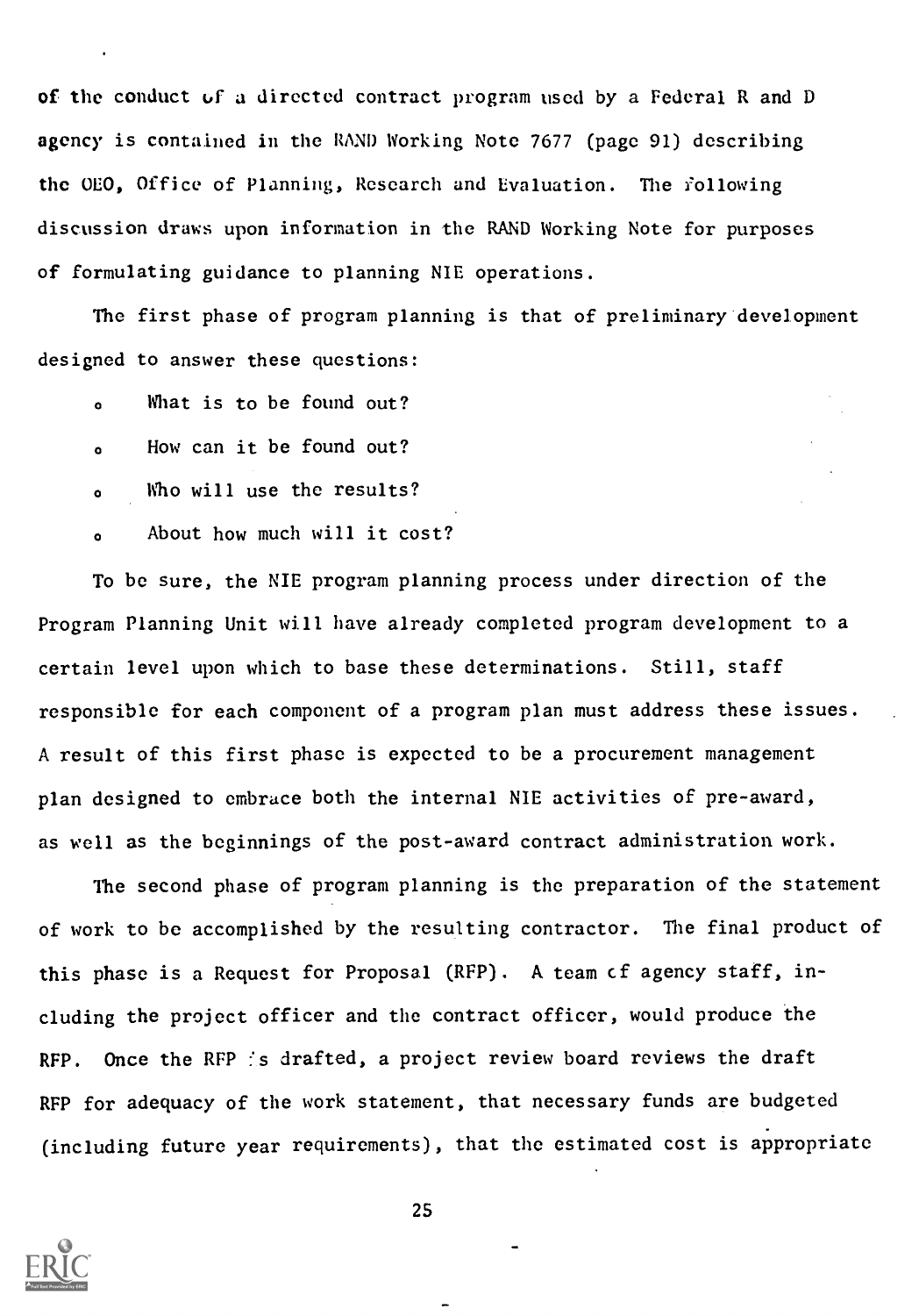for the project, and that the contract terms (including provision for post-award contract administration) are adequate. The project review board is chaired by a management official from at least the next highest level above the project team level. If the estimated project cost is'in excess of a stated amount (\$300,000 in the 0E0 instance) then an ad hoc Procurement Board is established to review the RFP, to review the criteria to be used in selecting the winning contractor, to prepare an instrument for evaluating proposals with respect to the criteria, and to determine the type-of contract to be used (fixed price, cost plus fixed fee, or other contract forms). Members of the Board are appointed by top management of the agency and are selected to include an agency-wide cross section of senior-level program staff, the project team leader, and the director of procurement. Where the estimated project cost is less than the stated amount, the process for reviewing the criteria to be used in evaluating bidders is less structured and instead of a formal Procurement Board, office managers accomplish this review at the same time they are reviewing the final version of the RFP for substance,

Notwithstanding the amount of the estimated project cost, the final version of the RFP and the criteria to be used in evaluating bids is reviewed for its technical substance and legal conformity by agency managers: the director of the Office, the general counsel, and the director of the procurement office. If acceptable, the RFP is released for publication in the Commerce Business Daily, and is also sent directly to organizations that the staff thinks would be exceptionally able performers.

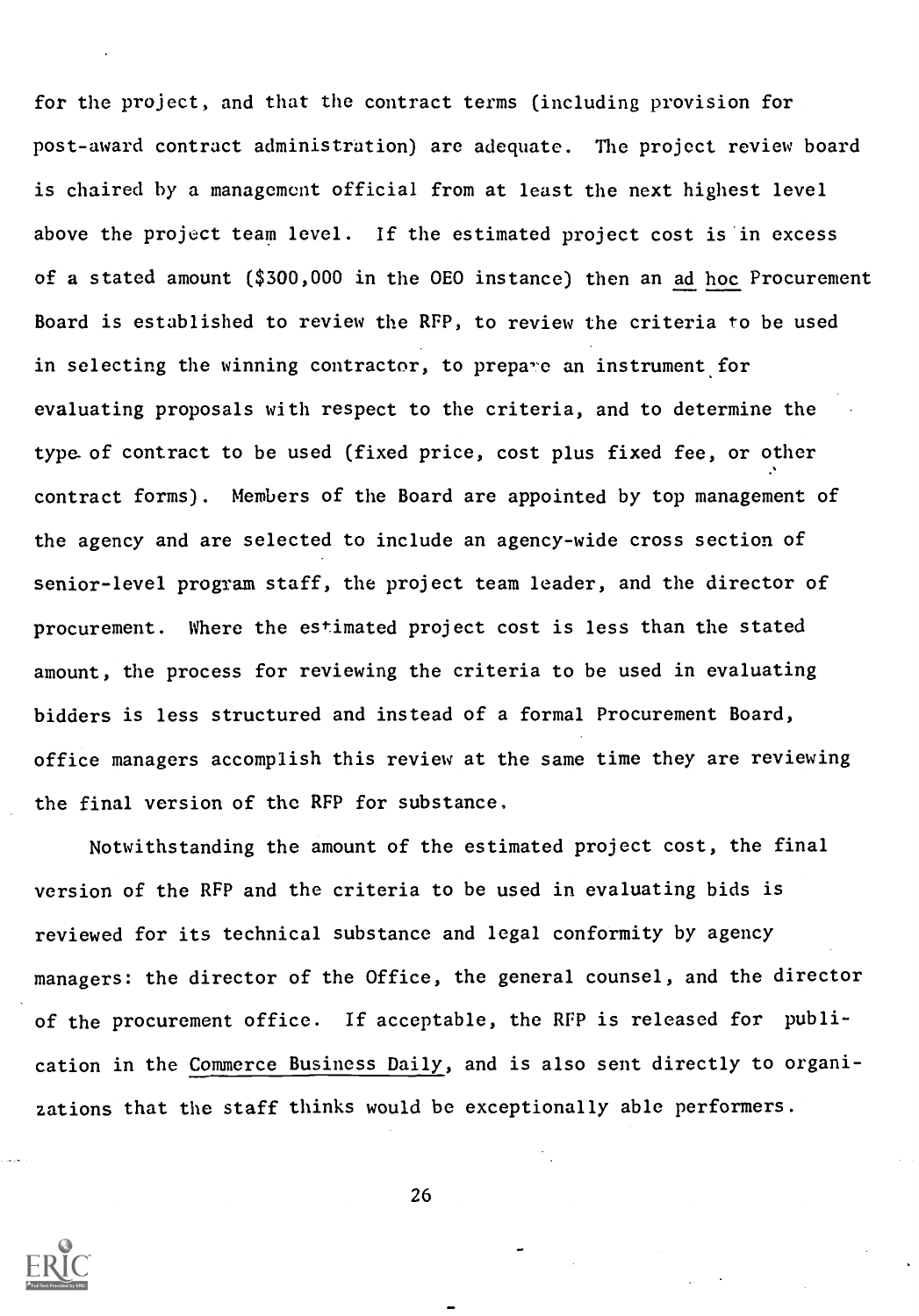In the third phase of program planning, proposals received in response to the FFP and evaluated through several techniques: internal agency committee review in which sometimes a few people from outside the agency may be added, either governmental or non-government; a panel of outside consultants may be convened; or field readers may prepare their evaluations. The Procurement Evaluation Board members then proceed to rank the proposals on technical merit according to criteria set in the RFP. After the Board has completed the assignment of technical scores to the proposals, the Board sees the cost portion of the proposals for the first time. The Board then determines which set of proposals are in the "competitive range." The competitive range generally consists of those proposals which are high in technical merit but not too high in cost. The bidders in the competitive range (usually from three to five bidders) are then invited to discuss the strengths and weaknesses of their proposals with the project team, including the contract officer. Bidders are then given until a set date to revise either or both their cost or technical proposals. Revised cost and technical proposals received from the "competitive range" bidders are then rescored and re-evaluated by the Board as its final determination of rank order according to technical merit.

Final decision on the contractor to be selected is made by a Source Selection Board when the procurements are in excess of the stated amount. Members of this Board in OEO are the Deputy Director of OEO, the Bureau Director, and the General Counsel. After a presentation from the project team leader summarizing the results of the Procurement Evaluation Board

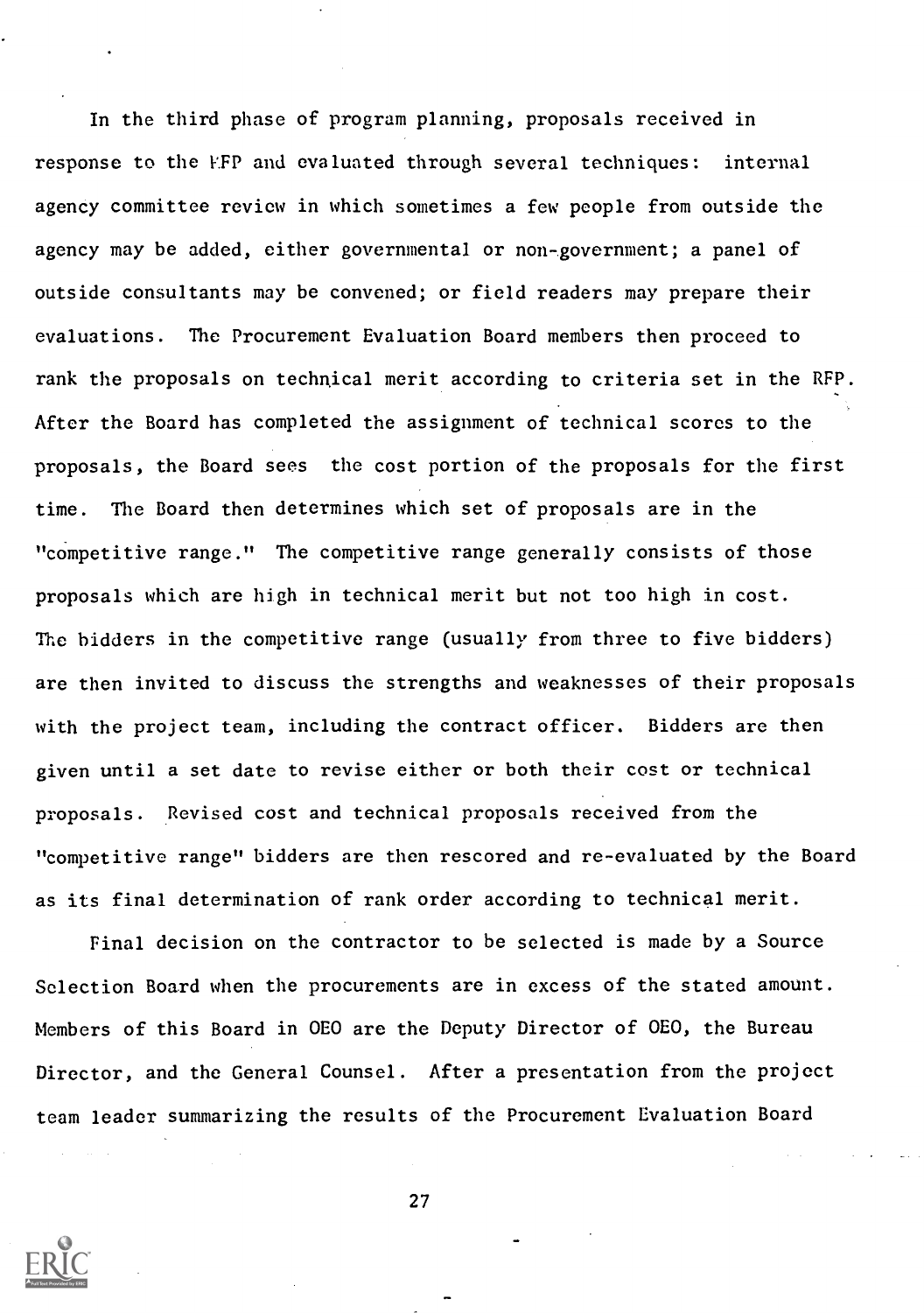consideration, the Source Selection Board reaches a decision. Where the procurement is less than the stated amount, the Bureau director makes the final decision on contractor selection, relying to a considerable extent on the opinions and judgments of the project team leader and the project contracting officer.

In the final phase of post-award contract administration, the contractor's work is closely monitored through key milestones, approval of position statements at significant accomplishment stages, and periodic status reviews pending scheduled payments to the contractor.

#### Recommendations for NIE

The above analysis describes the general outline of the internal agency use of contract procurement for directed RED. It is expected that the two proposed NIE Bureaus to be engaged in directed R&D (Directed Programs and Educational Practices) will desire to adapt the general concepts to their operations. There are, however, certain principles which are recommended:

- I. That the preparation of statements of work receive the benefit of substantial staff development, so that when the contract is awarded, there is a good understanding between the contractor and NIE as to exactly what is to be produced.
- 2. That in the formulation of the statement of work, the NIE contract officer and project officer work on a team basis, rather than merely involving the contract officer at the final stages for signoff of documents.
- 3. That written procedure be established for all contract procurement in each Bureau of NIE; that this written procedure establish a formal approval mechanism for procurement contracts at a stated dollar level; and that the formal approval procedure include legal clearance of procurement contract actions at a stated dollar level. In the initial year of NIE operation, \$100,000 is suggested as the stated dollar level in order that overall agency polity might be better developed- -after experience is developed and policies more advanced, this level might be raised.

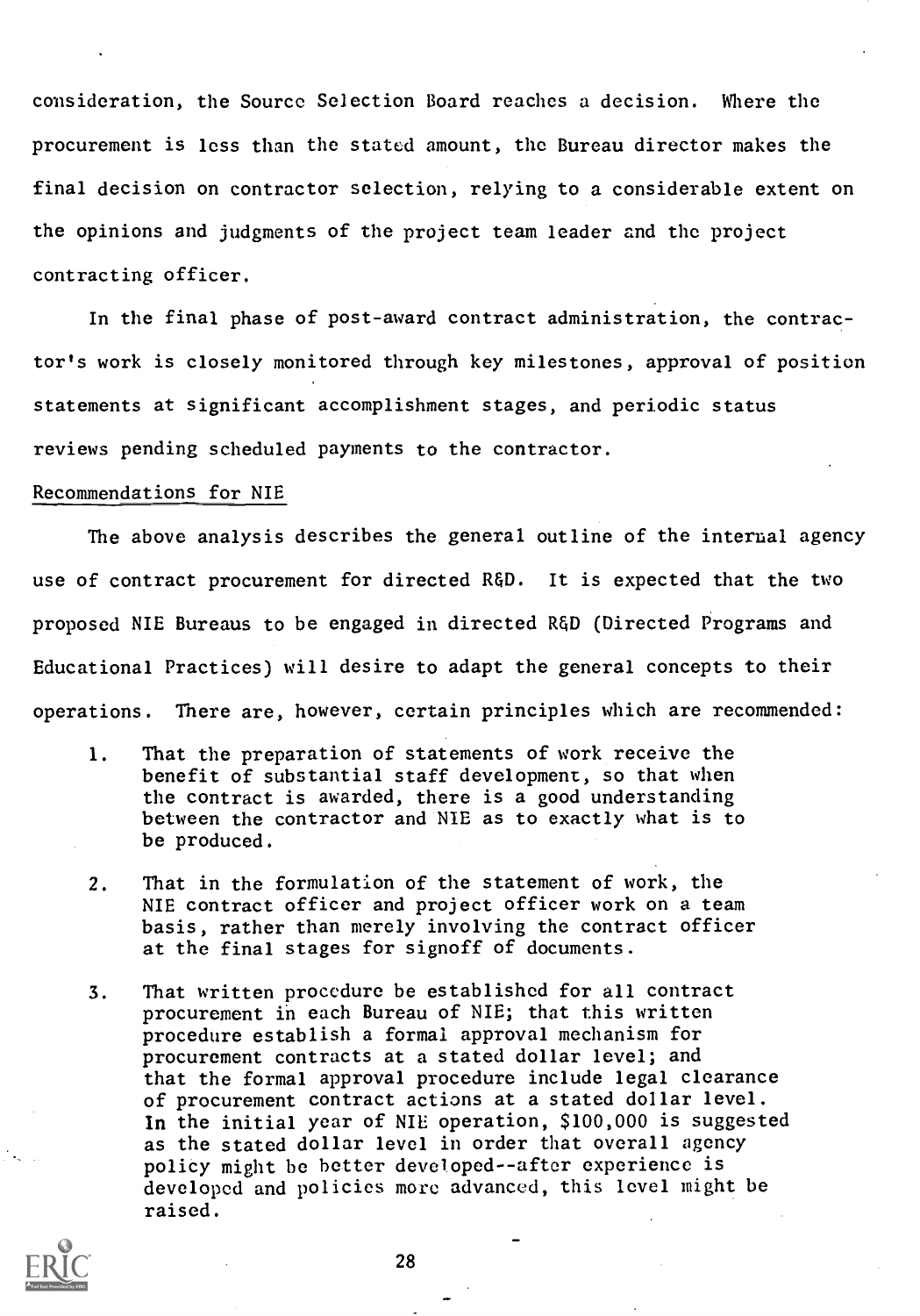- 4. That all procurement contract actions be approved for final decision by an official at an organizational level at least one level higher than the project officer or task force leader.
- 5. That a sole source board be convened to review the justifications for contract procurement on a sole source basis.
- 6. That post-award contract administration be accomplished on a team basis composed of a project officer and a contract administrator. The contract administrator function is designed to accomplish the numerous and detailed transactions necessary to effective contract administration and to enable the project officer to concentrate upon the substance of the contractor's work. Under direction of the contract officer, the contract administrator would accomplish all business management functions with the contractor, assist the project officer in monitoring contract performance milestones, and prepare any timely written amendments to the contracts made necessary by significant changes in the scope of work desired by the project officer and contractor.
- 7. That a procedure be established and aggressively implemented for timely closeout of contracts when the R&D work is completed.

#### Grant Management in NIE

NIE is expected to use grants to support basic research, researcher training, and unsolicited research. Other areas may also be funded through grants. Announcements as to the availability of these grants will be made through program brochures and similar issuances. These announcements generally may be expected to describe the particular NIE program and its objectives; to state the areas of NIE interest, though not with the specificity of a procurement RFP; and to state the application process. The articulation of the policies and other standards of general applicability upon which will be based the decision as to which applicant is awarded a grant is subject to the "rule-making" procedures established by the Department of Health, Education, and Welfare.

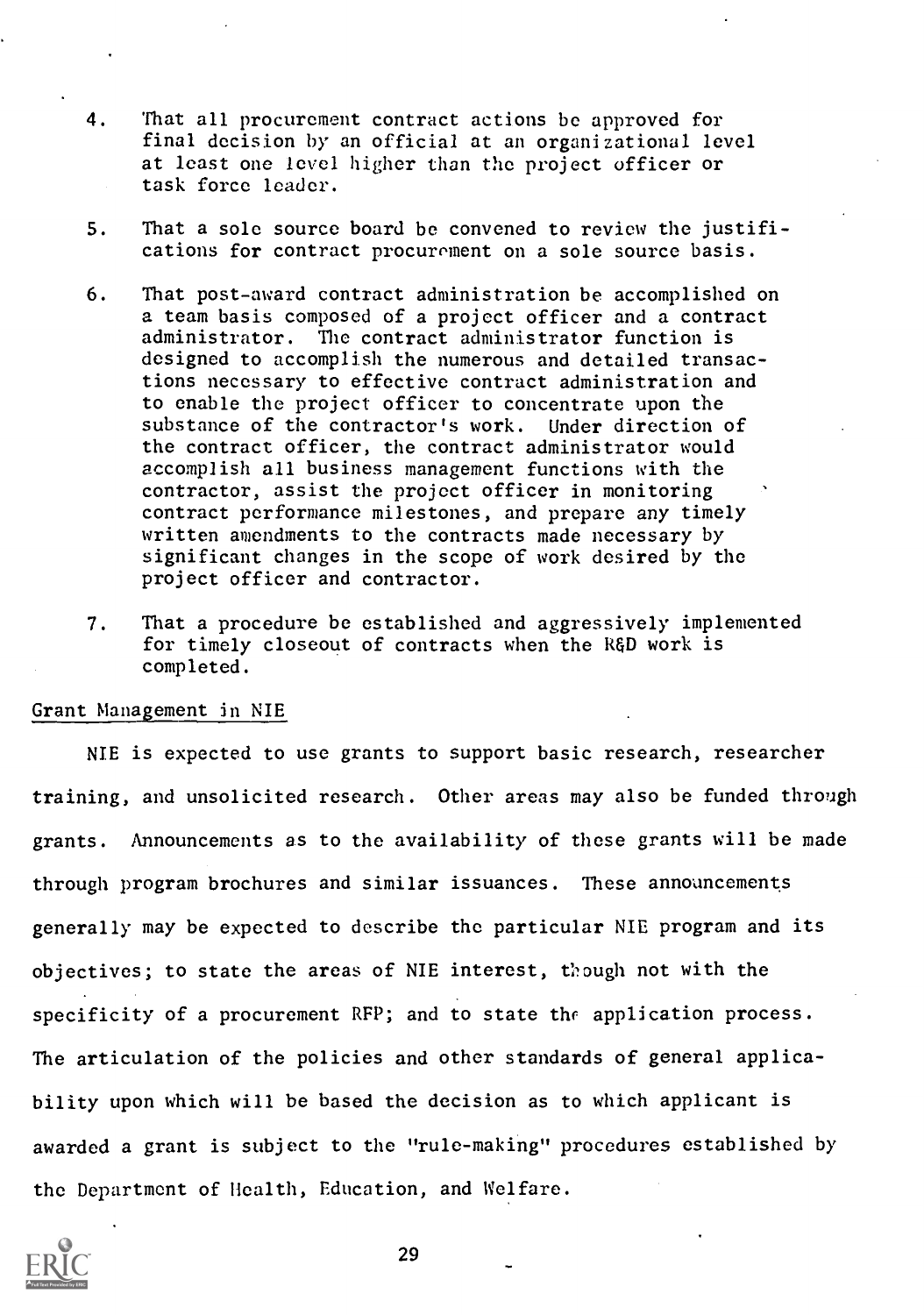The grant-making process is not subject to statutory or regulatory provisions and requirements to the same extent as contracts are so subjected under the Federal Property and Administrative Services Act and the Federal Procurement Regulations. DHEW has, however, established certain policies and procedures applicable to grant programs in the DHEW Grants Administration Manual. A good number of these HEW policies are required to be set forth by each constituent agency in their policy issuances.

No standard form grant instrument is presently required in the Federal Government. Various recommendations have been made for a government-wide standard research grant instrument; but no such instrument has been prepared. Other studies have recommended a form of "research agreement" in lieu of a grant as a better device to encompass the Federal and grantee (mostly universities) relationships in the support of scientific research.

It is recommended that NIE prepare a grant instrument reflecting the nature of a grant as a means of financial support. The language used in the terms and conditions should not merely be modified contract language. In addition, it might be appropriate for the NIE grant terms to be different in the case of basic, unsolicited research and in the case of researcher training.

It is recommended that the DHEW Grants Management Manual be reviewed for the insertion of all required policies as NIE grant policies are being prepared.

It is recommended that NIE prepare agency instructions to be followed by each NIE bureau for the issuance of program grant policies; that the

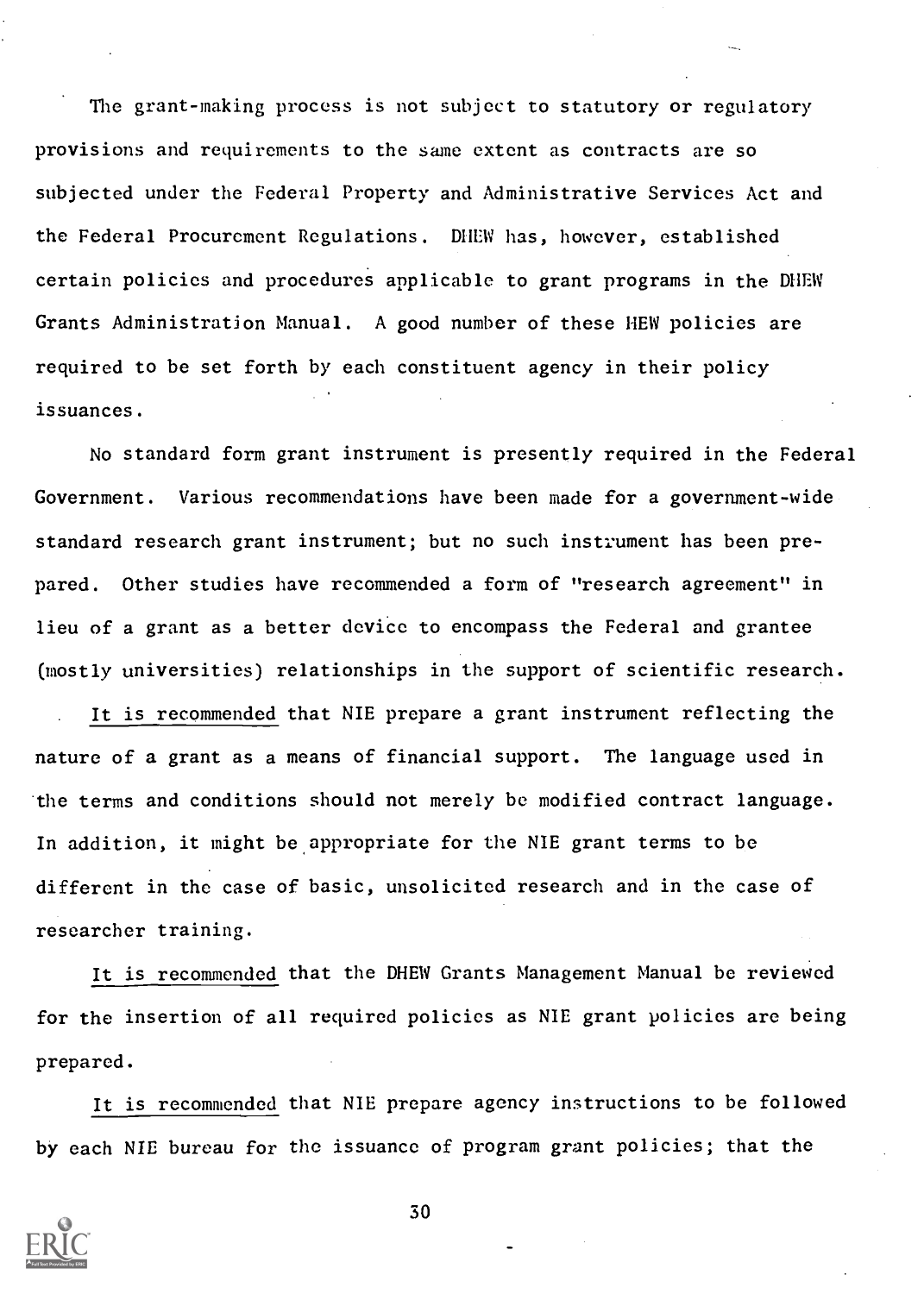policies and procedures governing approval of project proposals be combined with delegations of authority at appropriate organization and fund control level; and that a closeout procedure for grants be followed when the R&D activity has been completed.

It is recommended that a grants manager concept be established, as distinguished from a contracts officer, to reflect the different concept of a grant and of the expertise required. The grant manager would work alongside the project officer on both pre- and post-award activities. NIE Program and Business Policy Issuances

The conduct and execution of NIE programs will require the issuance of policy statements setting forth the program goals, priorities, and the manner in which funds may be secured for extramural research. In establishing the policies, NIE will be subject to DHEW regulations and may be subject to the General Education Provisions Act (GEPA).

DHEW policy regarding the issuance of these regulations is that notices of the proposed regulation must first be published in accordance with rulemaking procedures. (These HEW policies are in Chapters 3-20 and 19-11, HEW General Administration Manual.) All NIE regulations--that is, standards imposed by NIE having general applicability as program requirements--are subject to these DHEW policies. Following the rule-making procedures, the final regulations must be published in the Federal Register. Two DHEW basic procedures are established: those regulations issuing guidance or procedures to state and local governments: and those regulations which involve significant policy issues but which do not require review by heads of state and local governments. The procedure for the first category

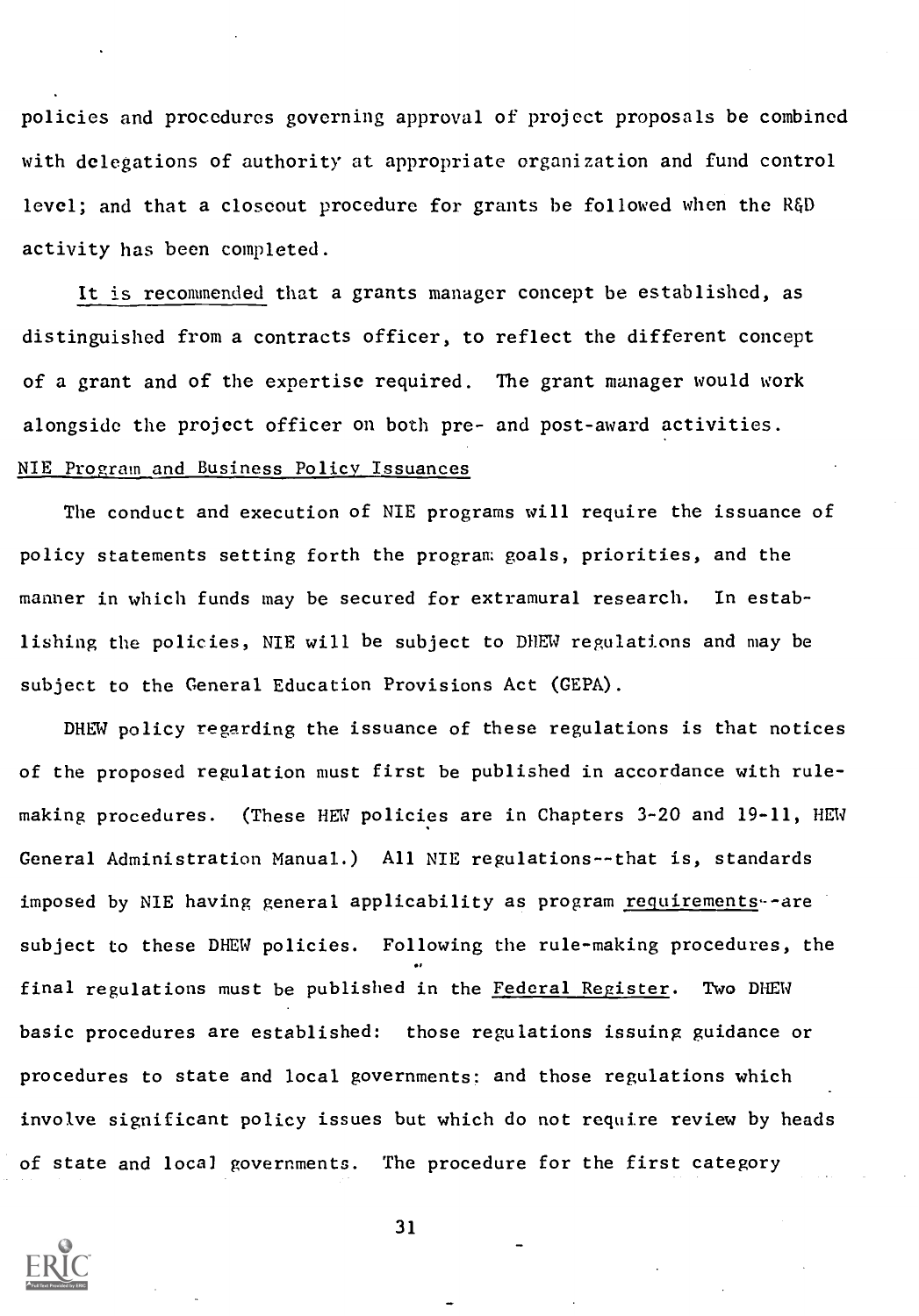normally requires a minimum period of 60 days prior to publication and involves consultation with the Advisory Commission on Intergovernmental Relations. The second category procedure specifies a minimum of 30 days prior to publication date. Actually, the time necessary to draft policy statements of this nature and complete the agency internal clearance process usually is at least four to six months.

Should analysis of the rather complex provisions of the Conference Report on S.659 indicate that the General Education Provisions Act apply to NIE, then NIE will be required to publish in the Federal Register any "standard, rule, regulation, or requirement of general applicability prescribed for the administration" of the NIE programs. Before any such standard, rule, regulation or requirement of general applicability may take effect, a thirty-day period must elapse following publication in the Federal Register of the appropriate document. It will be necessary for NIE to secure legal advice as to the application of the GEPA requirement to the particular policy issuances intended to be used. For example, it must be determined whether the GEPA requirement applies to guidelines established describing the annual NIE priority areas to be funded in soliciting basic research grants. Another area is the management policy for institutional support of educational laboratories. Even if GEPA is not applicable to NIE, DHEW policies would require NIE policies be issued as regulations through rulemaking.

Existing regulations prepared by the Office of Education for its administration of research and development programs will not be operative since they were not issued under the NIE statutory authorization and the Conference report on S.659 did not include any authorization to "carryover"

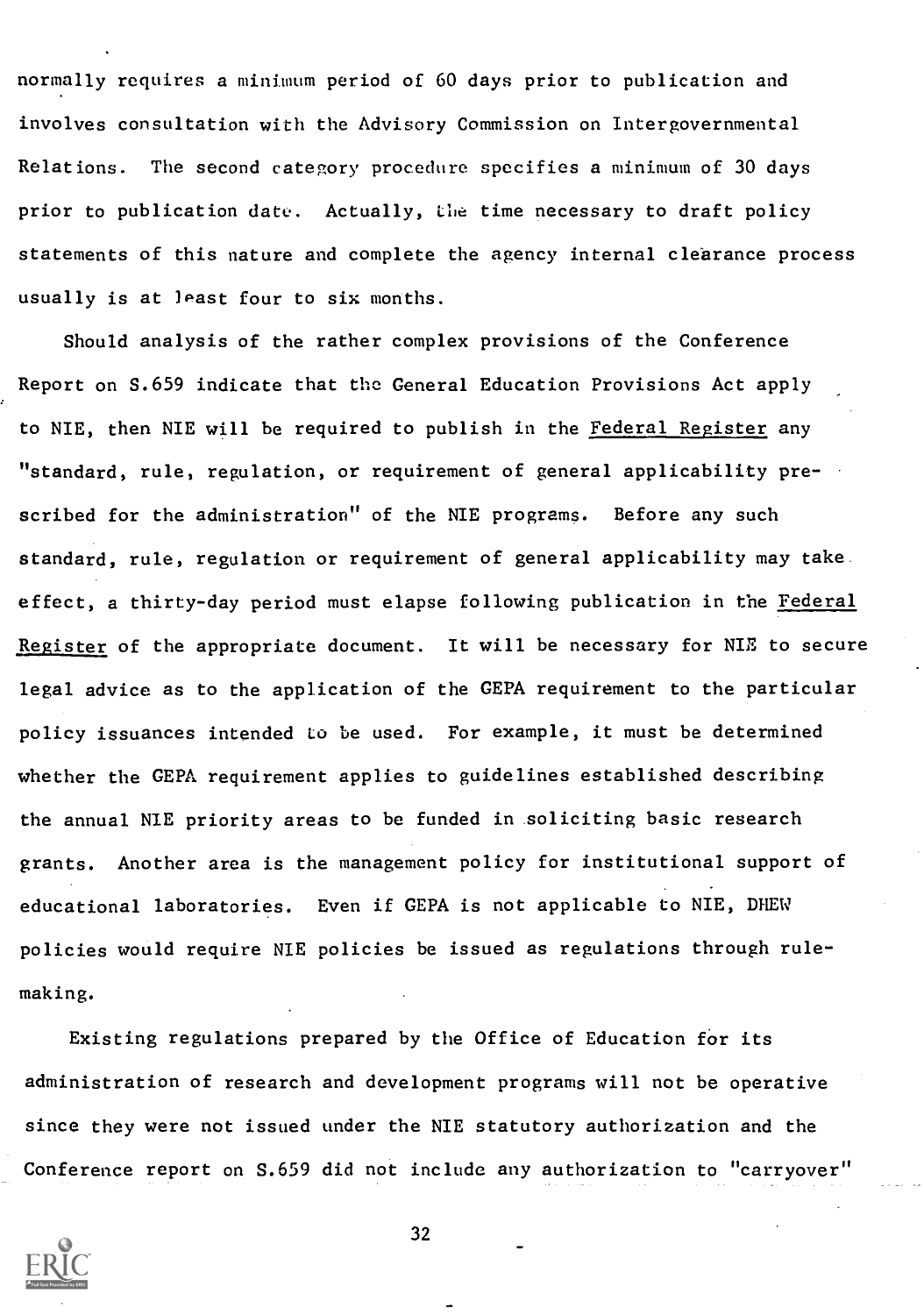these existing regulations. Thus, NIE will need to issue new policy statements as regulations, or, as an interim measure, adopt the existing regulations while proceeding to develop new regulations.

It is recommended that NIE collect for all programs which it will administer all rules, regulations, guidelines, and other issuances to which the above requirements are applicable. Much of this work can be accomplished by appropriate linkage with the OE task force established for purposes of the study and report on regulations required under Section 503 of the Conference Report of S.659.

It is recommended that NIE start a review of the policies which it may wish to change--giving priority to the more significant matters--as the basis for deciding the extent to which existing regulations need to be adopted or revised.

It is recommended that in order to achieve NIE agency-wide consistency and to avoid proliferation of conflicting issuances, NIE establish a policy that all policy issuances are a matter of agency-wide concern, not limited to a particular unit; that priority be given to the development and issuance of the NIE policies to be applicable to all particular NIE programs; and that all NIE program policy issuances by bureaus for particular programs be in accord with these over-all NIE policies.

#### Management Information in Contracts and Grants

There are several areas where management information will be very necessary during the first year of NIE operations. In other areas, this information and the system to obtain it may require more time to develop.

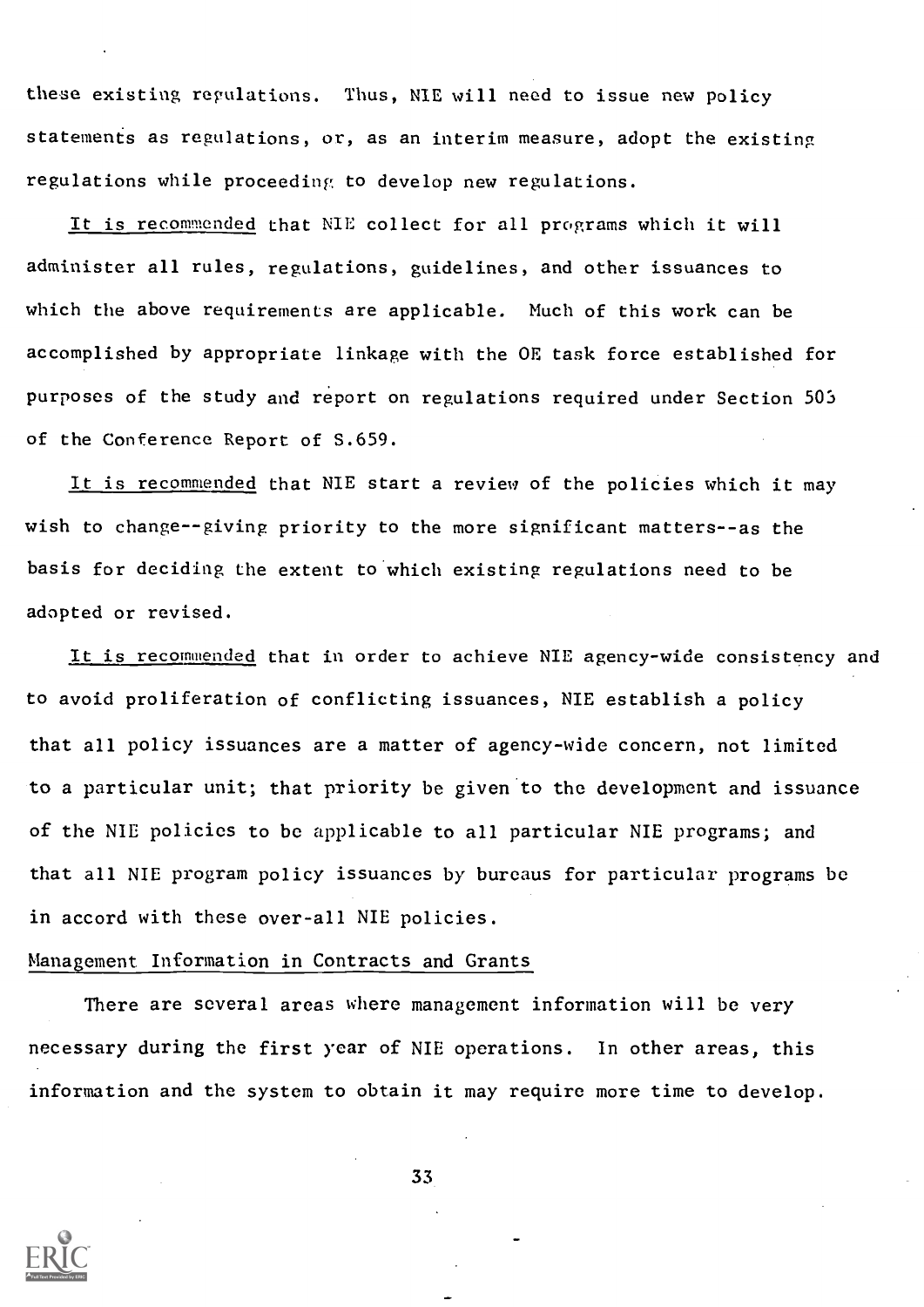As a minimum for FY 1973, N1E needs to have the capability to inventory all contracts and grants awarded by NIE and to record relevant information pertaining to these awards. The information required by DHEW will, of course, be included in the data base requirements plus additional information needed by NIE management. Currently, the capacity of the OE Project Grant Information System (PGIS) includes the DHEW data requirement along with many data elements appropriate to an R and D operation. (See the Hayman report on MS prepared for the Planning Unit.)

NIE will also need a system for recording the receipt and assignment within NIE of solicited and unsolicited proposals. NIE management will want to be able to respond to inquiries from applicants, other agencies, and the Congress as tc the receipt as well as the status of proposals. Clearly NIE management will want to be able to respond with promptness and accuracy to an inquiry that a proposal has been received by NIE and where in NIE the proposal has been assigned. It will also be desirable to provide a capability to track the status of each proposal within NIE. This capacity should, however, be provided for in NIE. The PGIS system does provide this capability.

It is recommended that NIE determine the ability of the PGIS system to provide for: a continuing inventory of contracts and grants awarded by NIE commencing July 1, 1972; and the receipt and assignment within NIE, at least to the bureau level, of all solicited and unsolicited proposals. In making this recommendation it is recognized that the PGIS system currently has operational problems and that a full level of reliance has not been achieved; but also that FY 1972 is the first year of operation. (Hayman report) PGIS, however, is an existing system; it is available for FY 1973

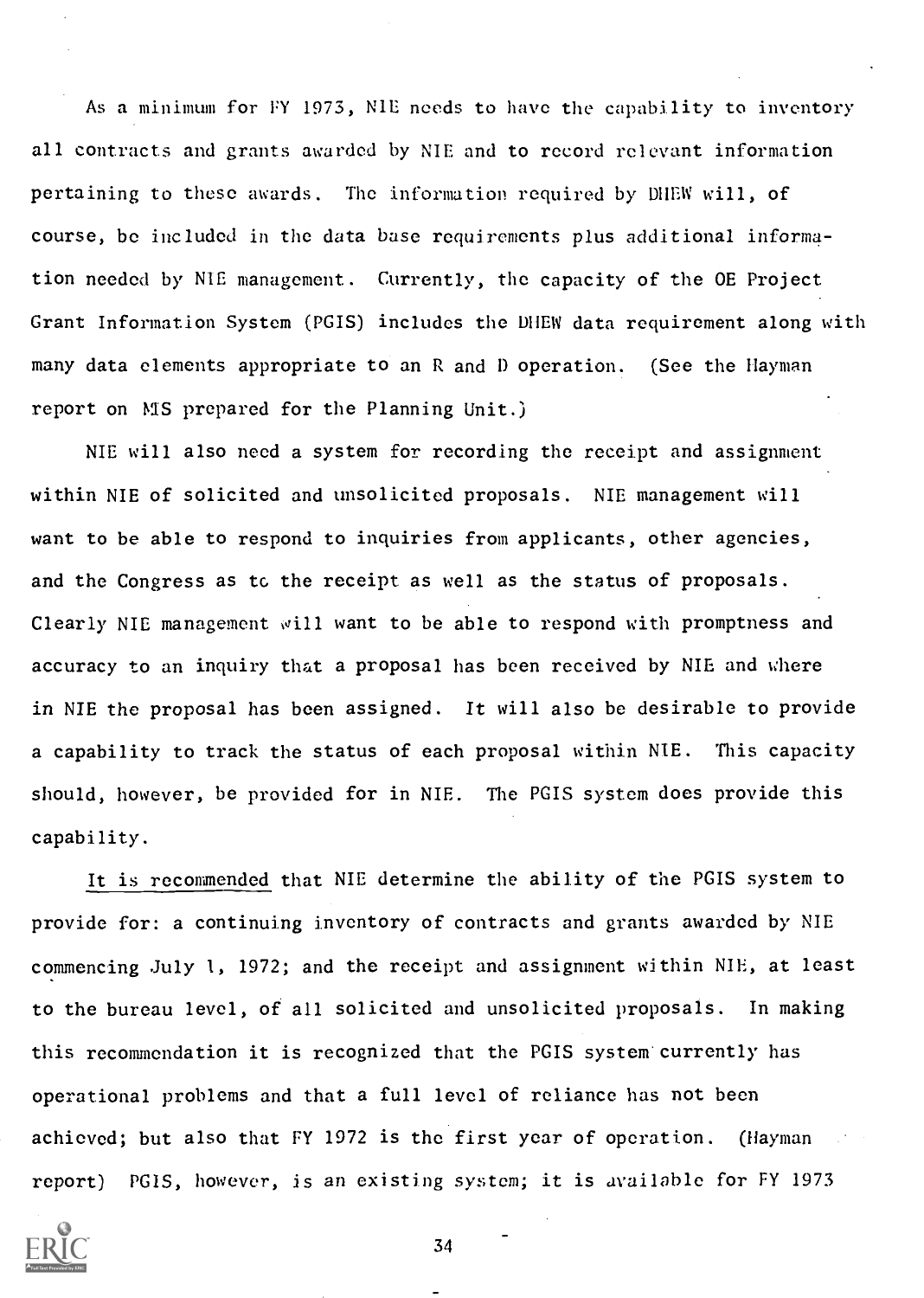use; and it was developed from an R and I) program needs base. In determining the desirability to use PGIS, NIE should also take into ccasideration the workload required for those needed components of PGIS and the reporting capability at stated levels of NIE management.

It is recommended that in the NIE management techniques, linkages be established among the bureau operational plans, management of objective plans, procurement plans, the financial management information system, ana the contract and grant management information system components.

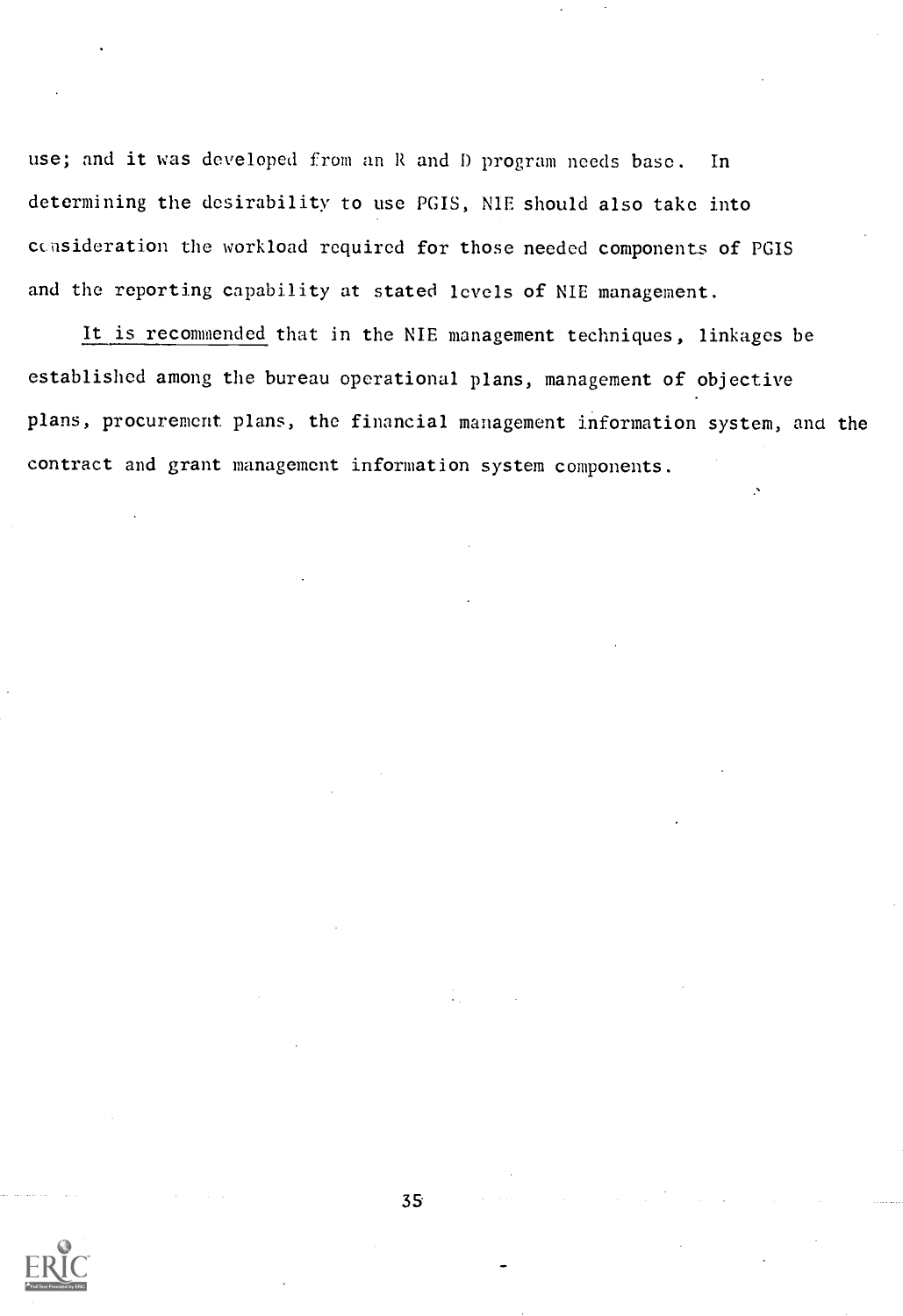#### Administrative Services

NIE administrative services pertain to the provision and procurement of office space and its management, office furnishings and equipment, internal agency logistics, mail and messenger scrvices, printing and reproduction services, and other related general services. Where some of these activities must be accomplished through HEW administrative offices, NIE will need a capability to administer the internal NIE preparation of required documents and justifications and to follow through with the HEW offices. These activities consist, in the main, of the acquisition of office space, printing by the Government Printing Office, and procurement of office equipment and furnishings.

NIE will need its own capability for the handling and internal distribution of mail; internal office space management; telecommunications management; internal logistics of office furnishings and equipment; and printing reproduction. NIE will also need to manage a number of internal housekeeping services, such as a safety and fire prevention program, records retention, employee health services, congressional and other controlled mail, and employee directories. In providing for mail services, provision must be made for such large volume periods as receipt of project proposals responding to RFP's. A directory of NIE personnel will be important, especially during the FY 1973 increase of new staff appointments. Also, with the turnover of a relatively large number of staff on short term (one to three year) appointments from universities, school systems, and other organizations,

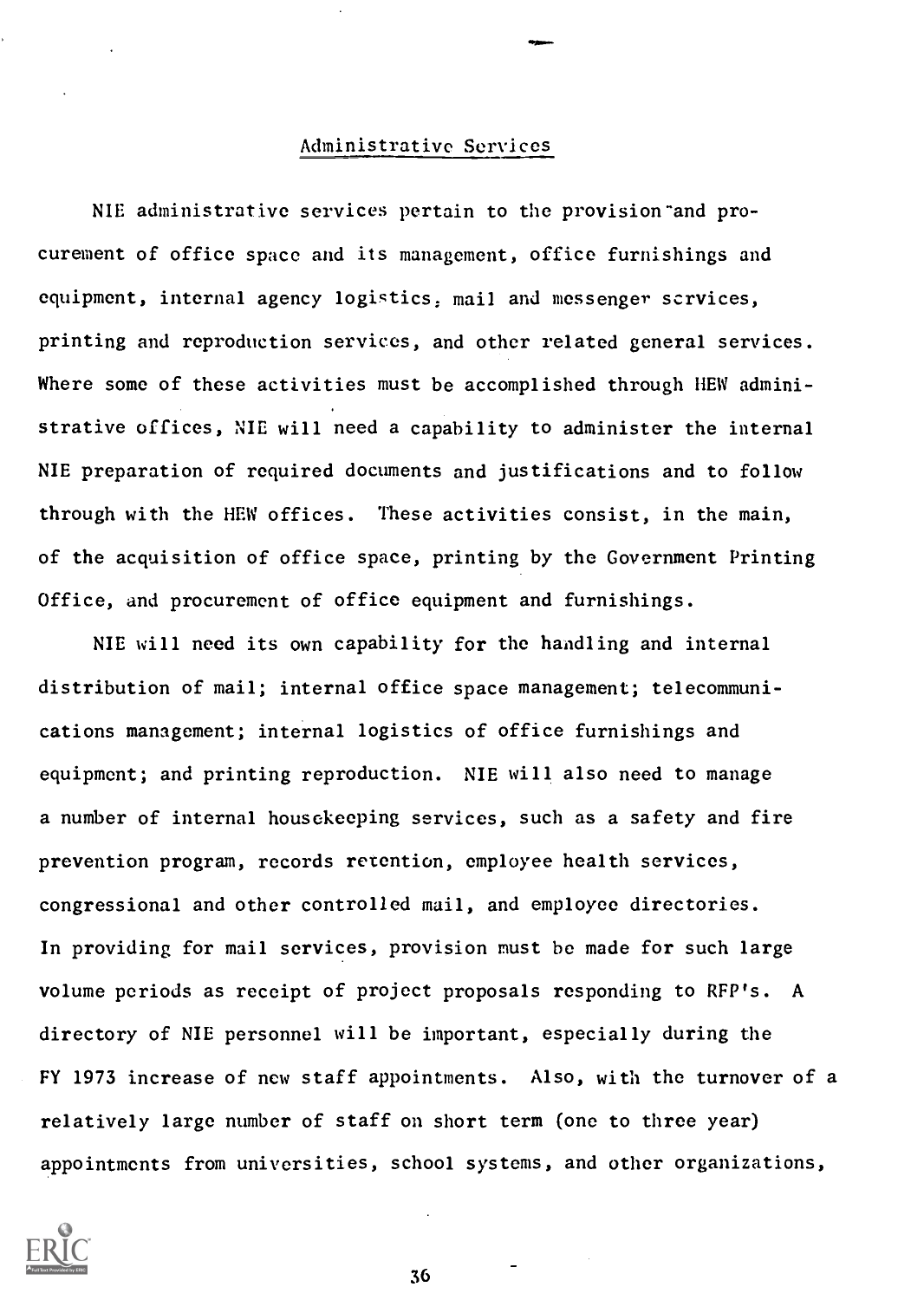a continuously updated personnel directory will be a necessity.

Space management and internal logistics of people, office furnishings, and office equipment will be a significant function for NIE during the initial establishment of the agency. These activities can be expected to continue  $dx + y$  to the changes and realignments in staff and task force assignments resulting from completion of R and D programs and initiation of new programs.

Printing of NIL publications that are required to be performed by the Government Printing Office will be transmitted through DHEW. NIE will have a task requirement to prepare the manuscripts in proper format, make the necessary layouts and art work, and read proofs. Other forms of printing reproduction activities are expected to constitute the substantial portion of this work, such as policy issuances, program brochures and manuals, and reports of program accomplishments. This work can be accomplished through preparation of camera-ready copy for offset printing. Photocopy machines would be used where the volume is at appropriate levels. The extent to which these services are obtained from HEW agencies depends, in large part, upon the location of NIL offices.

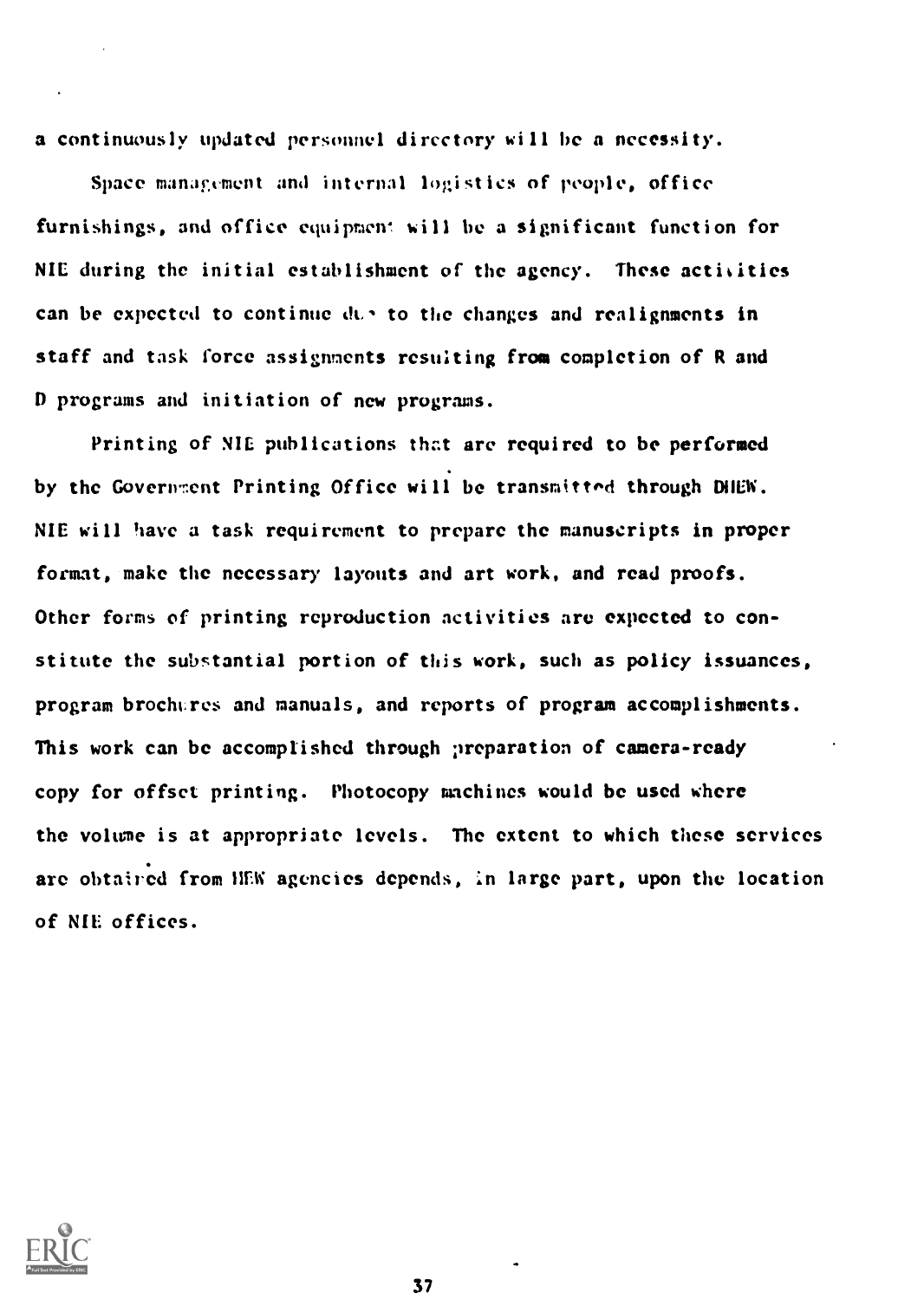#### **APPENDIX A**

Problem areas in contracts and grants as described by GAO and UMW Audit Agency reports and analyses:

- 1. Objectives of contracts are not clearly understood by contractors and statements supporting the scope of work need to be better described in sufficient detail to achieve the desired product.
- 2. Criteria are needed for use by personnel in evaluating the final report prior to acceptance to determine if the contract objectives have been satisfied and whether the report contained useful information.
- 3. Agency guidelines are needed to describe the methods to be used in monitoring the contractor's progress during the period of performance. Included in these methods should be the requirement for site visits at specified points in the contract period. As part of the monitoring process on relatively large contracts, the agency should consider requiring the use of a panel of experts to review periodically the contractor's progress and to recommend any necessary changes in scope, emphasis, or level of effort. Such reviews might be made on or before expenditure of 25 per cent of the effort planned for the project and at the halfway point, as well as at the end before accepting the final product.

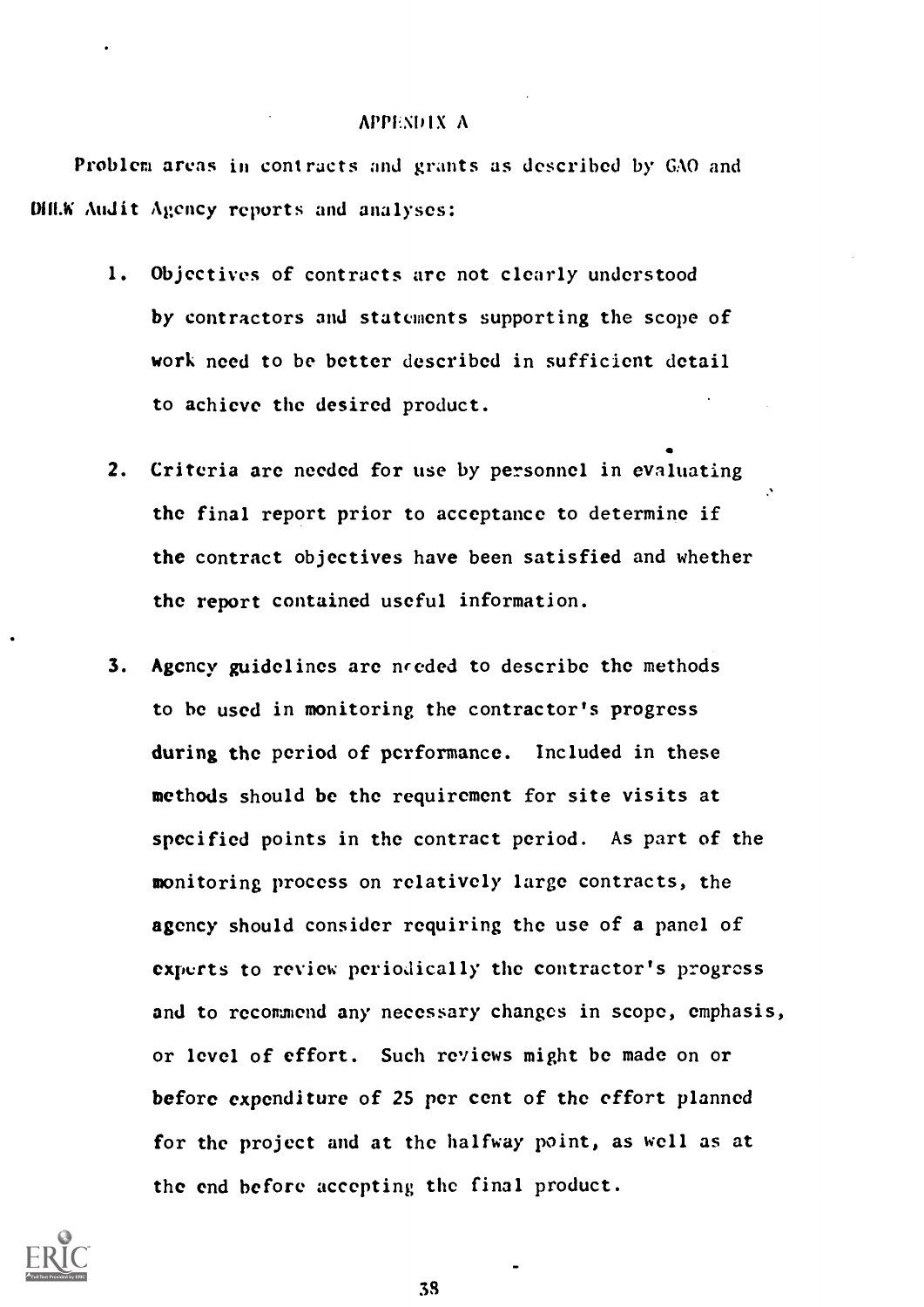- 4. Criteria is needed for use by agency personnel in evaluating a final report prior to acceptance to determine whether the contract objectives have been satisfied.
- 5. Guidance is needed as to the steps required to be taken when considering action against a contractor for poorly performed work, including consultation with legal counsel and contracting officials.
- 6. Orientation courses should be established to acquaint agency program personnel involved in the administration of study and evaluation contracts with the requirements of the Federal Procurement Regulations.
- 7. Agency requirements should be established to formally amend contractual agreements in writing whenever significant changes to the scope of work are made in order that a more meaningful product is available for program needs.
- 8. Necessary controls should be established to assure that continuation projects contingent upon previously conducted research are not awarded until the results of such research are reviewed and evaluated.

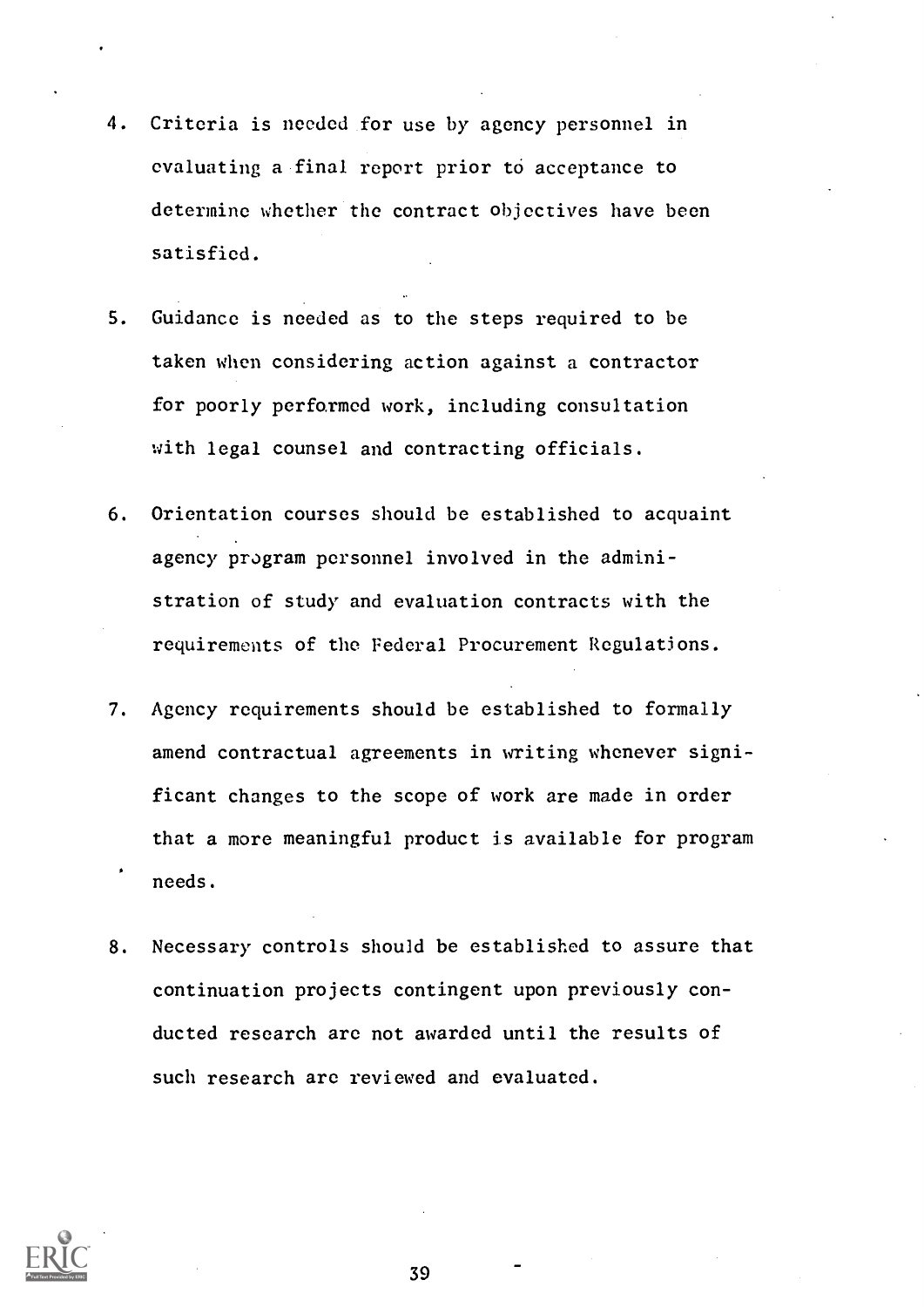- 9. Where legislation authorizes the use of a grant or a contract, no distinction is made in the initial planning. The application of a grant philosophy to the contract process results in a disparity between the contract operation and the Federal Property and Administrative Services Act.
- 10. A lack of evidence of procurement planning.
- 11. Advance discussion with favored recipients and a tendency to make the award to that party.
- 12. Large supplemental awards are made without competition or analysis of budget need and relevance, due to unclear project design or work statement in the original proposal.
- 13. Administrative and program management personnel are frequently under a misconception that negotiated procurement and noncompetitive procurements arc synonymous while only formal advertising requires competition.
- 14. Evidence lacking in the contract files that procurements. which required publicity through synopsis in the Commerce Business Daily had been done. Practically no attempts were made to foster competition through publicizing proposed procurements.

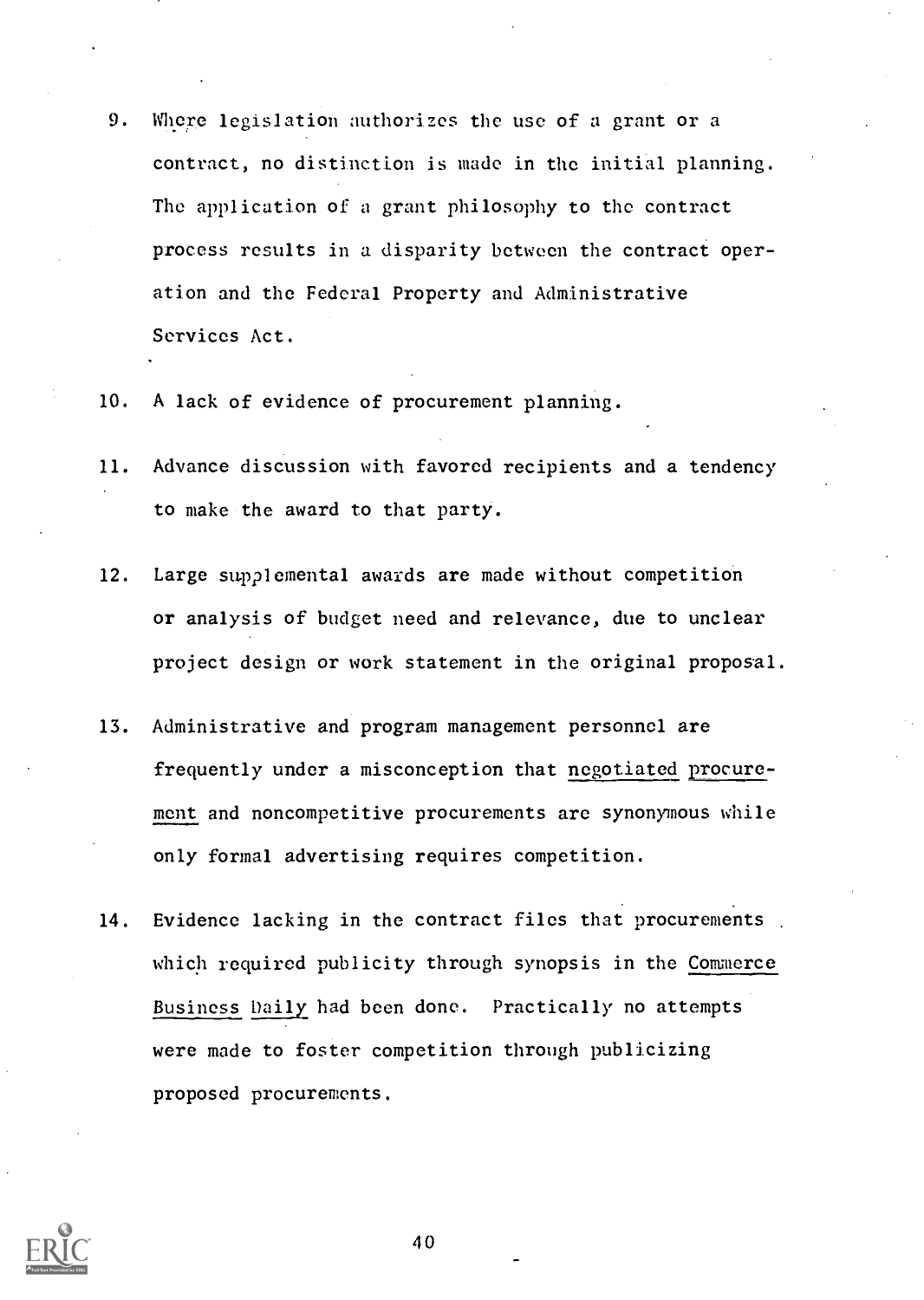- 15. Solicitations wore accomplished by use of the brochure method; guidelines for submission of applications, resulting in a grant approach applied to contracts.
- 16. Duplicative research efforts were funded.
- 17. Inadequate progress reports and final reports that do not demonstrate accomplishments.
- 18. Final reports that speak to questions irrelevant to the project.
- 19. Failure to close out completed contracts and grants.
- 20. Grant and contract documents are basically similar. One of the major considerations as to whether to use a grant or a contract was based on the type of organization, e.g., profit-making organizations awarded contracts since they are not eligible for grants. The decision to use a grant or a contract should be made based on the program plans, and not to circumvent the Federal Procurement Regulations by using a grant in place of a contract.
- 21. Lack of a registry of active or completed projects.
- 22. Overlapping involvement of agency officials without clear responsibility.
- 23. Lack of a policy for utilizing findings of final reports.



 $\overline{1}$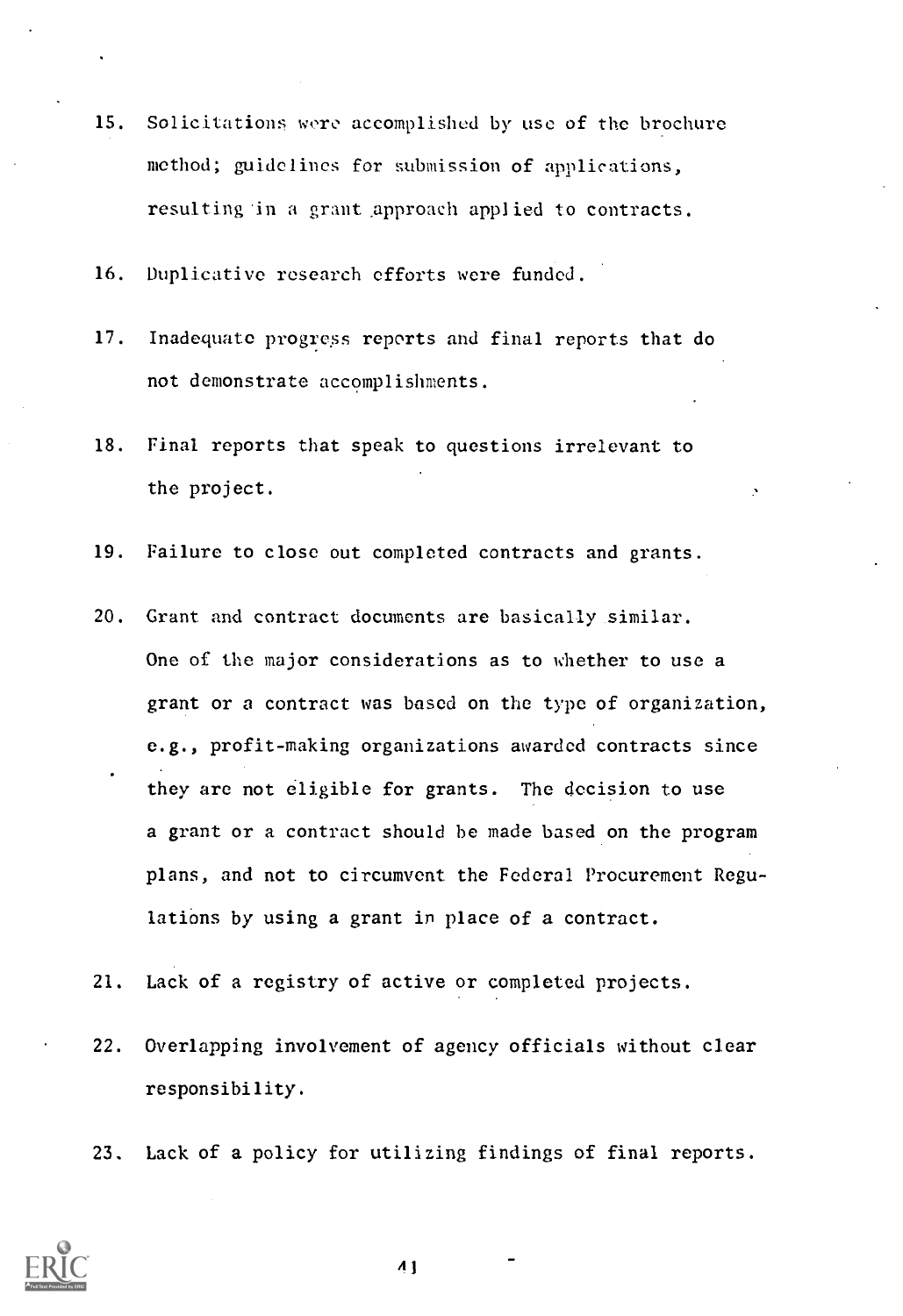- 24. Good procurement practices depended more on the efforts and attitudes of individuals in program and contracting offices rather than stemming from management policy and direction.
- 25. Lack of agency policy and procedures providing for systematic follow-up with contractors or grantees that do not submit final technical reports when due.
- 26. Lack of agency guidance and controls to assure that all contract amendments are subject to contract officer's written approval.